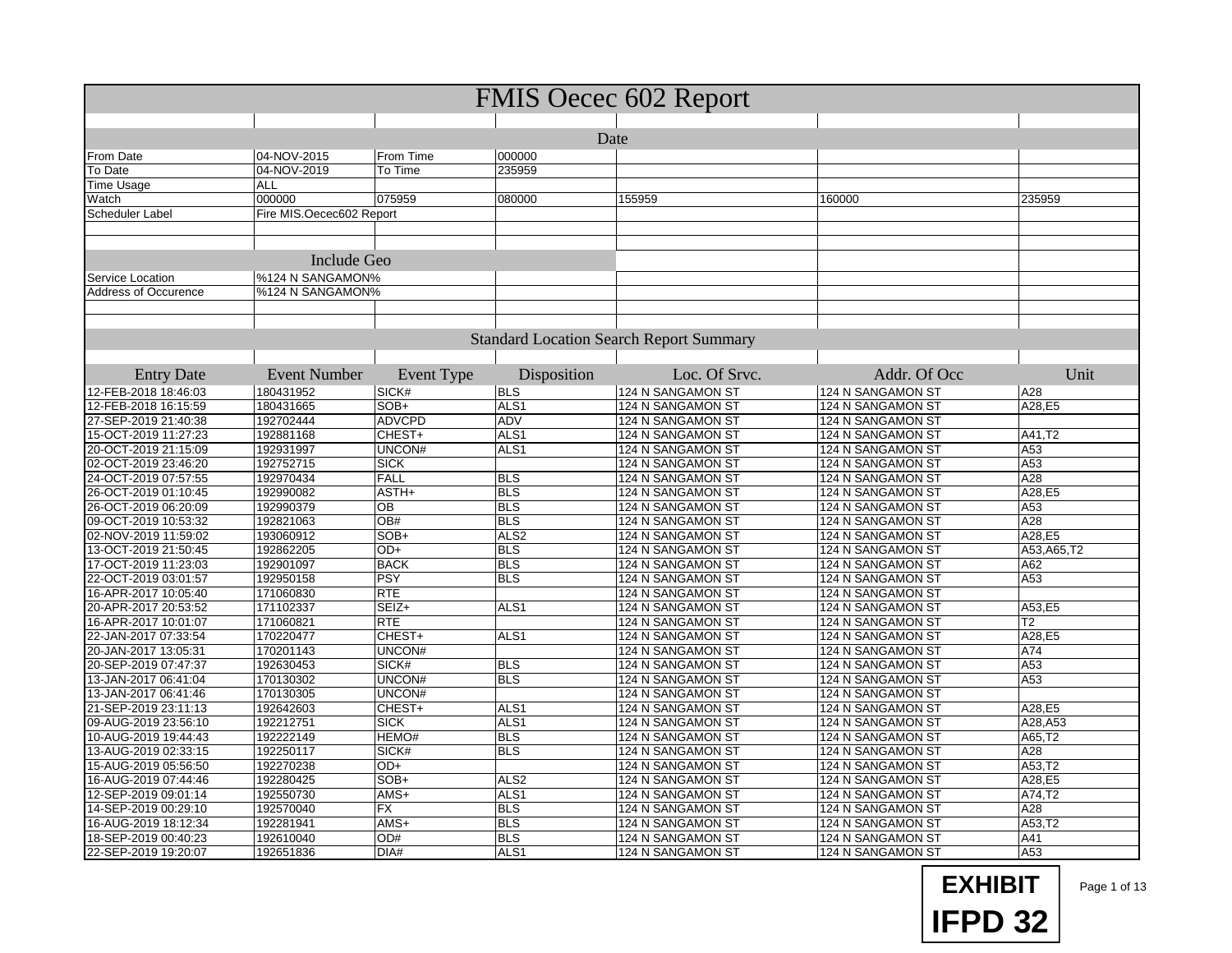| 20-SEP-2019 07:16:02 | 192630391 | SOB+          | ALS <sub>1</sub>        | 124 N SANGAMON ST | 124 N SANGAMON ST | A28,E5           |
|----------------------|-----------|---------------|-------------------------|-------------------|-------------------|------------------|
| 01-OCT-2019 22:07:10 | 192742809 | <b>FALL</b>   | <b>BLS</b>              | 124 N SANGAMON ST | 124 N SANGAMON ST | A42              |
| 31-OCT-2019 10:52:31 | 193040771 | <b>INJ</b>    | <b>BLS</b>              | 124 N SANGAMON ST | 124 N SANGAMON ST | A64,T2           |
| 26-JAN-2017 08:01:57 | 170260414 | UNCON+        | <b>BLS</b>              | 124 N SANGAMON ST | 124 N SANGAMON ST | A41,T2           |
| 27-SEP-2019 22:03:03 | 192702487 | <b>PSY</b>    | ALS <sub>1</sub>        | 124 N SANGAMON ST | 124 N SANGAMON ST | A65              |
| 15-NOV-2017 21:26:18 | 173192211 | SICK#         | <b>BLS</b>              | 124 N SANGAMON ST | 124 N SANGAMON ST | A28              |
| 05-OCT-2017 09:54:52 | 172780871 | SEIZ+         | ALS <sub>2</sub>        | 124 N SANGAMON ST | 124 N SANGAMON ST | A19,T2           |
| 21-NOV-2017 20:25:31 | 173252078 | <b>PSY</b>    | <b>BLS</b>              | 124 N SANGAMON ST | 124 N SANGAMON ST | A28,A42          |
| 11-NOV-2017 20:39:05 | 173151856 | SEIZ+         | ALS <sub>1</sub>        | 124 N SANGAMON ST | 124 N SANGAMON ST | A11,E103         |
| 28-DEC-2017 20:39:16 | 173622324 | <b>ABD</b>    | <b>BLS</b>              | 124 N SANGAMON ST | 124 N SANGAMON ST | A15, A64, E5     |
| 19-DEC-2017 12:53:54 | 173531311 | CHEST+        | <b>BLS</b>              | 124 N SANGAMON ST | 124 N SANGAMON ST | A45,T2           |
| 07-DEC-2017 16:44:11 | 173411733 | CHEST+        | <b>BLS</b>              | 124 N SANGAMON ST | 124 N SANGAMON ST | A33,T2           |
| 13-OCT-2017 04:07:51 | 172860182 | SEIZ+         | ALS <sub>1</sub>        | 124 N SANGAMON ST | 124 N SANGAMON ST | A28,E5           |
| 18-OCT-2017 22:08:28 | 172912599 | ABD#          | <b>BLS</b>              | 124 N SANGAMON ST | 124 N SANGAMON ST | A28              |
| 22-OCT-2017 21:54:51 | 172951831 | SOB+          | <b>BLS</b>              | 124 N SANGAMON ST | 124 N SANGAMON ST | A28,E5           |
| 10-JAN-2018 07:42:54 | 180100489 | <b>FALL</b>   | <b>BLS</b>              | 124 N SANGAMON ST | 124 N SANGAMON ST | A28              |
| 23-DEC-2017 16:19:21 | 173571359 | CHEST+        | <b>BLS</b>              | 124 N SANGAMON ST | 124 N SANGAMON ST | A28,E5           |
| 19-JAN-2018 17:31:09 | 180191878 | ABD#          | ALS <sub>1</sub>        | 124 N SANGAMON ST | 124 N SANGAMON ST | A74,T2           |
| 11-JAN-2017 07:57:14 | 170110413 | PSY#          | <b>BLS</b>              | 124 N SANGAMON ST | 124 N SANGAMON ST | A28, A42, T2     |
| 13-DEC-2017 21:12:11 | 173472366 | UNCON#        | ALS <sub>1</sub>        | 124 N SANGAMON ST | 124 N SANGAMON ST | A28              |
| 12-DEC-2017 18:14:22 | 173461821 | ASTH+         | <b>BLS</b>              | 124 N SANGAMON ST | 124 N SANGAMON ST | A28,T2           |
| 15-DEC-2017 03:36:18 | 173490150 | <b>SICK</b>   | ALS <sub>1</sub>        | 124 N SANGAMON ST | 124 N SANGAMON ST | A53              |
| 10-DEC-2017 17:58:32 | 173441479 | SICK#         |                         | 124 N SANGAMON ST | 124 N SANGAMON ST | A28              |
| 02-FEB-2018 12:13:44 | 180331044 | <b>HEADP</b>  |                         | 124 N SANGAMON ST | 124 N SANGAMON ST | A42              |
| 25-DEC-2017 09:16:20 | 173590596 | CHEST+        | <b>BLS</b>              | 124 N SANGAMON ST | 124 N SANGAMON ST | A28,E5           |
| 22-DEC-2017 15:46:16 | 173561623 | SICK#         | <b>BLS</b>              | 124 N SANGAMON ST | 124 N SANGAMON ST | A45              |
| 22-DEC-2017 20:00:40 | 173562104 | <b>PSY</b>    | <b>BLS</b>              | 124 N SANGAMON ST | 124 N SANGAMON ST | A65              |
| 09-NOV-2017 23:54:05 | 173132450 | SEIZ+         | ALS <sub>1</sub>        | 124 N SANGAMON ST | 124 N SANGAMON ST | A28,E5           |
| 26-DEC-2017 03:26:50 | 173600202 | <b>ADVMIS</b> | ADV                     | 124 N SANGAMON ST | 124 N SANGAMON ST |                  |
| 09-NOV-2017 13:51:04 | 173131414 | HEMO#         | ALS <sub>1</sub>        | 124 N SANGAMON ST | 124 N SANGAMON ST | A74              |
| 26-DEC-2017 02:57:08 | 173600173 | <b>ALRGY</b>  | <b>BLS</b>              | 124 N SANGAMON ST | 124 N SANGAMON ST | A28              |
| 18-NOV-2017 10:46:40 | 173220795 | OD#           | ALS <sub>1</sub>        | 124 N SANGAMON ST | 124 N SANGAMON ST | A53              |
| 20-NOV-2017 08:09:05 | 173240494 | PSY#          | <b>BLS</b>              | 124 N SANGAMON ST | 124 N SANGAMON ST | A53              |
| 27-NOV-2017 23:22:18 | 173312637 | CHEST+        | ALS <sub>2</sub>        | 124 N SANGAMON ST | 124 N SANGAMON ST | A53,T2           |
|                      |           | $CVA+$        | <b>BLS</b>              |                   |                   |                  |
| 26-NOV-2017 19:06:56 | 173301553 | AMS+          | <b>BLS</b>              | 124 N SANGAMON ST | 124 N SANGAMON ST | A53,T2<br>A28,E5 |
| 10-DEC-2017 19:34:53 | 173441611 |               |                         | 124 N SANGAMON ST | 124 N SANGAMON ST |                  |
| 12-DEC-2017 11:18:07 | 173460954 | CHEST+        | ALS <sub>1</sub>        | 124 N SANGAMON ST | 124 N SANGAMON ST | A43,T2           |
| 10-DEC-2017 20:05:12 | 173441672 | SOB+          | ALS <sub>2</sub><br>ADV | 124 N SANGAMON ST | 124 N SANGAMON ST | A65,T2           |
| 04-OCT-2017 23:21:22 | 172772781 | <b>ADVMIS</b> |                         | 124 N SANGAMON ST | 124 N SANGAMON ST |                  |
| 16-SEP-2017 19:04:44 | 172592154 | CHEST+        |                         | 124 N SANGAMON ST | 124 N SANGAMON ST | A53,T2           |
| 08-SEP-2017 20:49:11 | 172512467 | <b>SICK</b>   | <b>BLS</b>              | 124 N SANGAMON ST | 124 N SANGAMON ST | A53,T2           |
| 01-OCT-2017 13:03:09 | 172741096 | SOB+          | ALS <sub>1</sub>        | 124 N SANGAMON ST | 124 N SANGAMON ST | A53,T2           |
| 26-SEP-2017 16:10:06 | 172691943 | <b>PSY</b>    | <b>BLS</b>              | 124 N SANGAMON ST | 124 N SANGAMON ST | A33,E5           |
| 30-SEP-2017 16:15:42 | 172731590 | CHEST+        |                         | 124 N SANGAMON ST | 124 N SANGAMON ST | A28,E5           |
| 17-OCT-2017 20:50:04 | 172902572 | OB#           | <b>BLS</b>              | 124 N SANGAMON ST | 124 N SANGAMON ST | A53              |
| 19-OCT-2017 21:04:01 | 172922464 | SICK#         | <b>BLS</b>              | 124 N SANGAMON ST | 124 N SANGAMON ST | A41              |
| 02-NOV-2017 08:03:37 | 173060506 | <b>SICK</b>   | <b>BLS</b>              | 124 N SANGAMON ST | 124 N SANGAMON ST | A41              |
| 20-OCT-2017 20:44:03 | 172932342 | OD#           | <b>BLS</b>              | 124 N SANGAMON ST | 124 N SANGAMON ST | A33              |
| 03-OCT-2017 14:10:32 | 172761690 | CHEST+        | <b>BLS</b>              | 124 N SANGAMON ST | 124 N SANGAMON ST | A64,E5           |
| 05-OCT-2017 07:00:45 | 172780348 | SEIZ+         | ALS <sub>1</sub>        | 124 N SANGAMON ST | 124 N SANGAMON ST | A28,E5           |
| 04-OCT-2017 08:53:35 | 172770666 | <b>SICK</b>   | <b>BLS</b>              | 124 N SANGAMON ST | 124 N SANGAMON ST | A28, A53         |
| 03-OCT-2017 14:40:31 | 172761772 | SICK#         | <b>BLS</b>              | 124 N SANGAMON ST | 124 N SANGAMON ST | A41              |
| 11-OCT-2017 22:03:58 | 172842350 | OD#           | <b>BLS</b>              | 124 N SANGAMON ST | 124 N SANGAMON ST | A41              |
| 11-OCT-2017 18:20:37 | 172841931 | SUI#          | <b>BLS</b>              | 124 N SANGAMON ST | 124 N SANGAMON ST | A28              |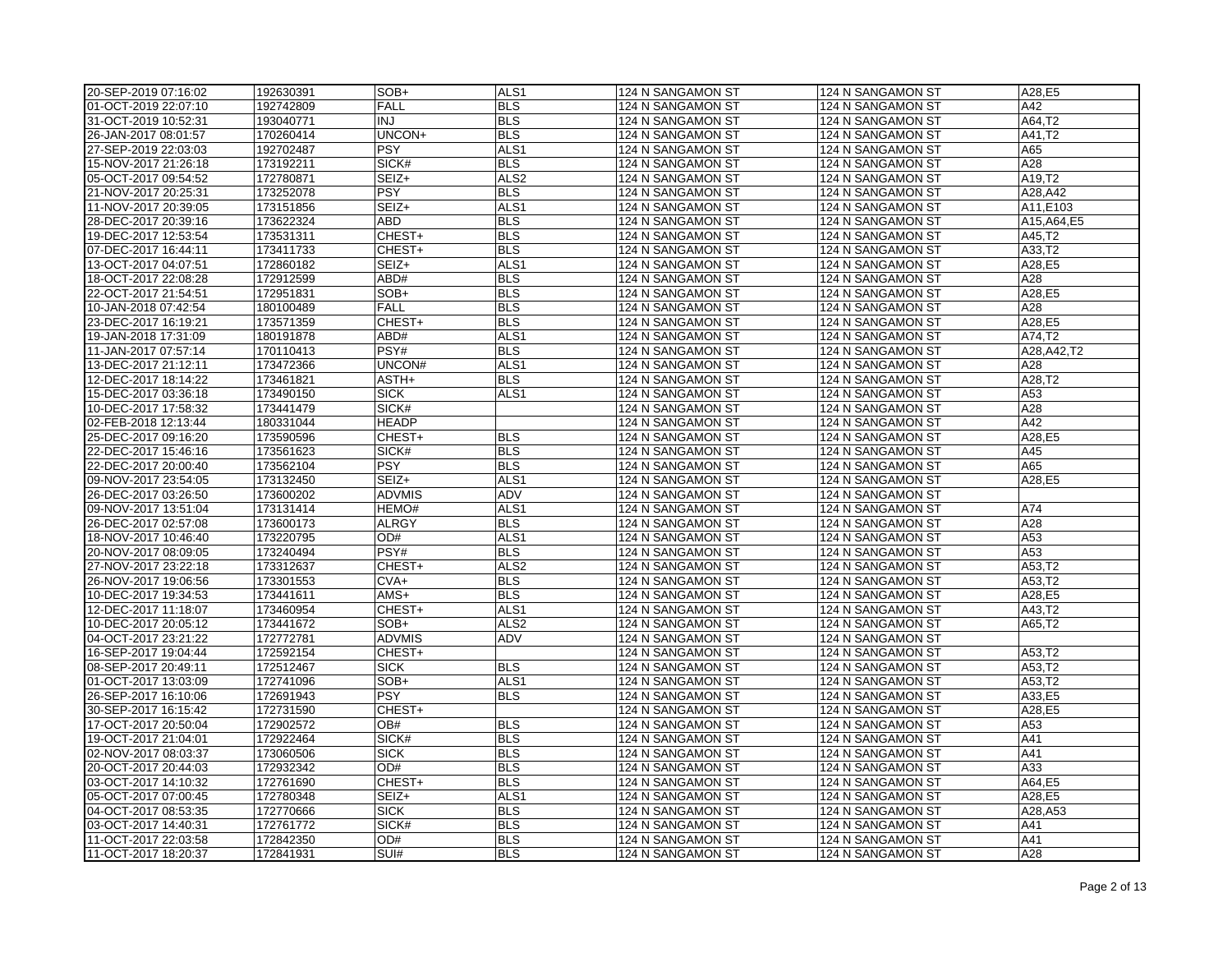| 30-OCT-2017 06:16:30 | 173030282 | ASTH+         | <b>BLS</b>       | 124 N SANGAMON ST                      | 124 N SANGAMON ST     | A28.E5            |
|----------------------|-----------|---------------|------------------|----------------------------------------|-----------------------|-------------------|
| 13-OCT-2017 08:10:48 | 172860431 | CHEST+        | ALS <sub>1</sub> | 124 N SANGAMON ST                      | 124 N SANGAMON ST     | A53,T2            |
| 17-OCT-2017 01:00:21 | 172900054 | SOB+          | <b>BLS</b>       | 124 N SANGAMON ST                      | 124 N SANGAMON ST     | A28,E5            |
| 16-JAN-2018 21:42:37 | 180162282 | <b>PSY</b>    | <b>BLS</b>       | 124 N SANGAMON ST                      | 124 N SANGAMON ST     | A65               |
| 02-DEC-2017 10:34:50 | 173360852 | $SOB+$        | <b>BLS</b>       | 124 N SANGAMON ST                      | 124 N SANGAMON ST     | A41.T2            |
| 24-OCT-2017 18:54:35 | 172971996 | <b>RTE</b>    |                  | 124 N SANGAMON ST                      | 124 N SANGAMON ST     | T <sub>2</sub>    |
| 03-DEC-2017 19:46:36 | 173371798 | <b>INJ</b>    | ALS <sub>1</sub> | 124 N SANGAMON ST                      | 124 N SANGAMON ST     | A28               |
| 28-OCT-2017 02:15:37 | 173010157 | SEIZ+         | ALS <sub>1</sub> | 124 N SANGAMON ST                      | 124 N SANGAMON ST     | A28,E5            |
| 28-OCT-2017 15:05:30 | 173011322 | SOB+          | <b>BLS</b>       | 124 N SANGAMON ST                      | 124 N SANGAMON ST     | A45,T2            |
| 06-DEC-2017 21:01:15 | 173402181 | SICK#         | <b>BLS</b>       | 124 N SANGAMON ST                      | 124 N SANGAMON ST     | A62,T2            |
| 11-SEP-2017 22:11:34 | 172542730 | OD#           |                  | 124 N SANGAMON ST                      | 124 N SANGAMON ST     |                   |
| 10-SEP-2017 10:18:43 | 172530714 | OD#           | <b>BLS</b>       | 124 N SANGAMON ST                      | 124 N SANGAMON ST     | A28               |
| 16-SEP-2017 12:53:24 | 172591281 | UNCON#        | ALS <sub>1</sub> | 124 N SANGAMON ST                      | 124 N SANGAMON ST     | A28               |
|                      |           | SOB+          | <b>BLS</b>       |                                        |                       | A28,E5            |
| 12-JAN-2017 23:23:09 | 170122331 | AMS+          | <b>BLS</b>       | 124 N SANGAMON ST<br>124 N SANGAMON ST | 124 N SANGAMON ST     |                   |
| 18-SEP-2017 19:18:00 | 172612565 |               | <b>BLS</b>       |                                        | 124 N SANGAMON ST     | 451, A28, E5      |
| 07-DEC-2017 10:26:42 | 173410839 | HEMO#         |                  | 124 N SANGAMON ST                      | 124 N SANGAMON ST     | A1, A19, A45, E14 |
| 23-SEP-2017 09:22:40 | 172660831 | <b>HEADP</b>  | ALS <sub>1</sub> | 124 N SANGAMON ST                      | 124 N SANGAMON ST     | A53               |
| 24-SEP-2017 20:05:56 | 172672042 | UNCON#        | ALS1             | 124 N SANGAMON ST                      | 124 N SANGAMON ST     | A19,T2            |
| 03-FEB-2017 13:59:33 | 170341310 | CHEST+        | ALS <sub>2</sub> | 124 N SANGAMON ST                      | 124 N SANGAMON ST     | A44,T2            |
| 15-JAN-2017 23:14:17 | 170151959 | ASTH+         | <b>BLS</b>       | 124 N SANGAMON ST                      | 124 N SANGAMON ST     | A28,E5            |
| 23-SEP-2017 20:55:18 | 172662391 | UNCON+        |                  | 124 N SANGAMON ST                      | 124 N SANGAMON ST     | A28,E5            |
| 21-AUG-2017 16:08:56 | 172331749 | <b>PSY</b>    | <b>BLS</b>       | 124 N SANGAMON ST                      | 124 N SANGAMON ST     | A43,T2            |
| 01-NOV-2017 21:15:14 | 173052325 | UNCON#        | ALS <sub>1</sub> | 124 N SANGAMON ST                      | 124 N SANGAMON ST     | A53               |
| 27-SEP-2017 11:27:25 | 172701217 | <b>PSY</b>    | <b>BLS</b>       | 124 N SANGAMON ST                      | 124 N SANGAMON ST     | A65               |
| 26-SEP-2017 11:03:55 | 172691184 | <b>ABD</b>    | <b>BLS</b>       | 124 N SANGAMON ST                      | 124 N SANGAMON ST     | A28               |
| 03-NOV-2017 18:56:22 | 173071912 | AA            |                  | 120-124 N SANGAMON ST                  | 120-124 N SANGAMON ST |                   |
|                      |           |               |                  | (HAYMARKET)                            | (HAYMARKET)           |                   |
| 17-JAN-2017 14:36:56 | 170171664 | UNCON#        | <b>BLS</b>       | 124 N SANGAMON ST                      | 124 N SANGAMON ST     | A53               |
| 17-JAN-2017 14:43:42 | 170171671 | UNCON#        |                  | 124 N SANGAMON ST                      | 124 N SANGAMON ST     |                   |
| 06-SEP-2017 03:47:53 | 172490163 | CHEST+        | <b>BLS</b>       | 124 N SANGAMON ST                      | 124 N SANGAMON ST     | A28,E5            |
| 01-OCT-2017 17:19:02 | 172741548 | ASTH+         | ALS <sub>2</sub> | 124 N SANGAMON ST                      | 124 N SANGAMON ST     | A42,T2            |
| 30-AUG-2017 01:49:40 | 172420112 | CHEST+        | <b>BLS</b>       | 124 N SANGAMON ST                      | 124 N SANGAMON ST     | A28,E5            |
| 30-AUG-2017 01:31:19 | 172420098 | <b>ADVMIS</b> | ADV              | 124 N SANGAMON ST                      | 124 N SANGAMON ST     |                   |
| 12-DEC-2017 18:44:05 | 173461882 | CHEST+        | ALS <sub>1</sub> | 124 N SANGAMON ST                      | 124 N SANGAMON ST     | A45,T2            |
| 09-DEC-2017 10:02:16 | 173430866 | ABD#          | <b>BLS</b>       | 124 N SANGAMON ST                      | 124 N SANGAMON ST     | A53               |
| 13-DEC-2017 11:52:12 | 173471156 | CHEST+        | ALS <sub>1</sub> | 124 N SANGAMON ST                      | 124 N SANGAMON ST     | A66,T2            |
| 02-JAN-2018 15:18:57 | 180021893 | SOB+          | ALS <sub>1</sub> | 124 N SANGAMON ST                      | 124 N SANGAMON ST     | A65,T2            |
| 30-JAN-2018 21:50:07 | 180302243 | FALL#         | ALS <sub>1</sub> | 124 N SANGAMON ST                      | 124 N SANGAMON ST     | A28               |
| 31-JAN-2018 01:49:13 | 180310059 | <b>FX</b>     | <b>BLS</b>       | 124 N SANGAMON ST                      | 124 N SANGAMON ST     | A28               |
| 19-DEC-2017 20:16:30 | 173532182 | <b>HEADP</b>  | <b>BLS</b>       | 124 N SANGAMON ST                      | 124 N SANGAMON ST     | A19,T2            |
| 11-JAN-2018 10:48:52 | 180111043 | <b>PSY</b>    | <b>BLS</b>       | 124 N SANGAMON ST                      | 124 N SANGAMON ST     | A33, A41, E5      |
| 07-JAN-2018 21:10:06 | 180071993 | SEIZ+         | <b>BLS</b>       | 124 N SANGAMON ST                      | 124 N SANGAMON ST     | A42,E103          |
| 11-JAN-2018 17:38:55 | 180112069 | CHEST+        | ALS <sub>2</sub> | 124 N SANGAMON ST                      | 124 N SANGAMON ST     | A53,T2            |
| 15-JAN-2018 06:16:09 | 180150284 | <b>MANPWR</b> |                  | 124 N SANGAMON ST                      | 124 N SANGAMON ST     | E <sub>5</sub>    |
| 15-JAN-2018 06:10:26 | 180150277 | SICK#         | <b>BLS</b>       | 124 N SANGAMON ST                      | 124 N SANGAMON ST     | A41               |
| 05-FEB-2017 21:21:48 | 170361671 | SEIZ+         | ALS <sub>1</sub> | 124 N SANGAMON ST                      | 124 N SANGAMON ST     | A28,E5            |
| 01-FEB-2018 13:06:16 | 180321186 | CHEST+        | <b>BLS</b>       | 124 N SANGAMON ST                      | 124 N SANGAMON ST     | A74,E5            |
| 14-FEB-2017 22:49:53 | 170452476 | UNK#          | <b>BLS</b>       | 124 N SANGAMON ST                      | 124 N SANGAMON ST     | A11,T2            |
| 17-FEB-2017 19:15:45 | 170482125 | SICK#         | <b>BLS</b>       | 124 N SANGAMON ST                      | 124 N SANGAMON ST     | A45               |
| 16-MAY-2017 20:20:35 | 171362436 | FALL#         | ALS <sub>1</sub> | 124 N SANGAMON ST                      | 124 N SANGAMON ST     | 451, A28          |
| 18-FEB-2017 09:00:30 | 170490497 | <b>PSY</b>    | <b>BLS</b>       | 124 N SANGAMON ST                      | 124 N SANGAMON ST     | A28               |
| 20-FEB-2017 12:14:55 | 170511048 | CHEST+        | <b>BLS</b>       | 124 N SANGAMON ST                      | 124 N SANGAMON ST     | A33,T2            |
| 04-MAR-2017 21:35:53 | 170631892 | SICK#         | ALS <sub>1</sub> | 124 N SANGAMON ST                      | 124 N SANGAMON ST     | A28               |
| 08-JUN-2017 17:25:20 | 171591919 | OB#           | ALS <sub>1</sub> | 124 N SANGAMON ST                      | 124 N SANGAMON ST     | A42, A45, T2      |
|                      |           |               |                  |                                        |                       |                   |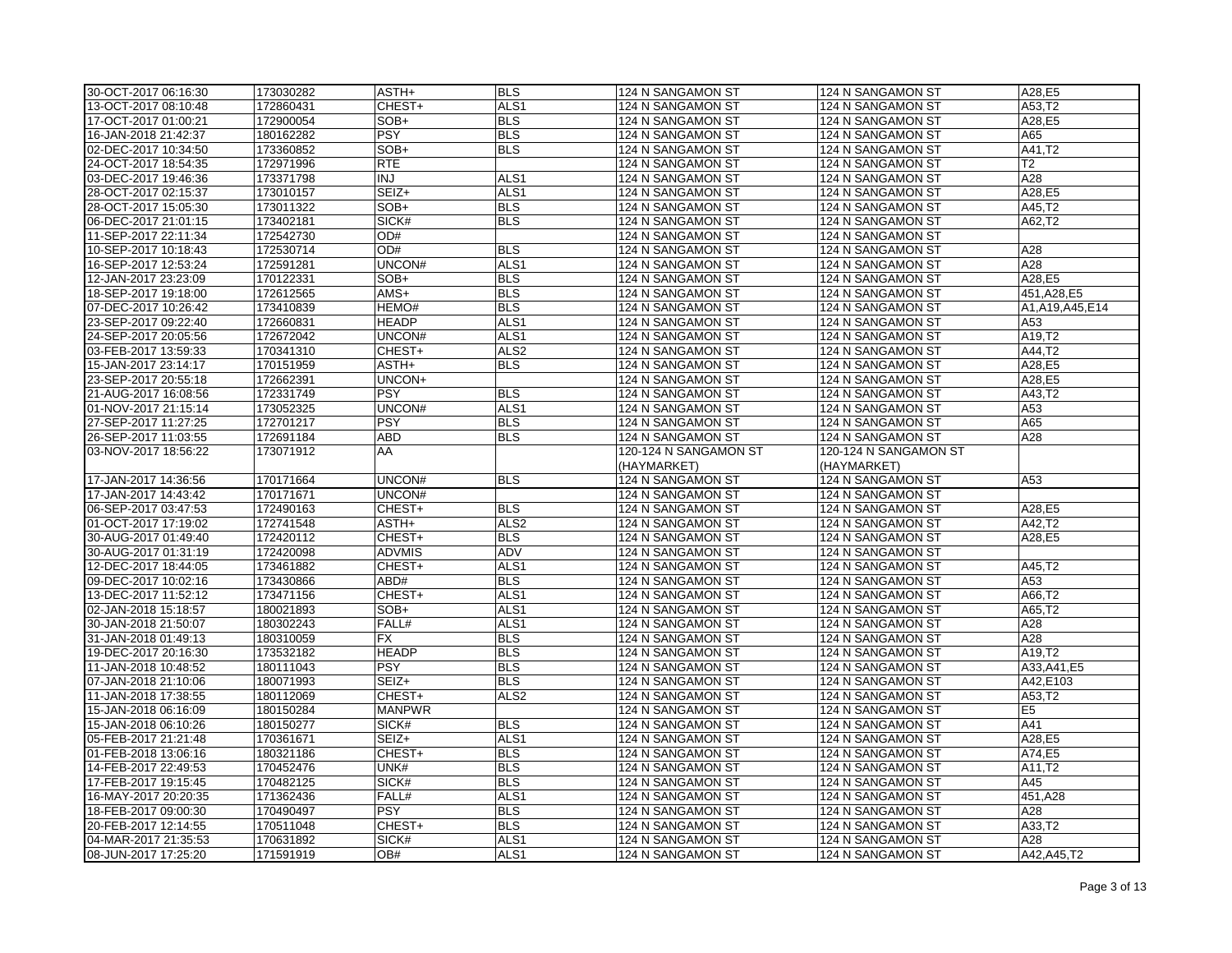| 10-JUN-2017 19:14:46 | 171612203              | CHEST+        | <b>BLS</b>       | 124 N SANGAMON ST     | 124 N SANGAMON ST     | A74.E5          |
|----------------------|------------------------|---------------|------------------|-----------------------|-----------------------|-----------------|
| 17-MAR-2017 07:48:21 | 170760362              | CHEST+        | ALS <sub>1</sub> | 124 N SANGAMON ST     | 124 N SANGAMON ST     | A28,E5          |
| 07-MAR-2017 10:36:52 | 170660932              | CHEST+        | <b>BLS</b>       | 124 N SANGAMON ST     | 124 N SANGAMON ST     | A43,E5          |
| 19-MAR-2017 17:41:17 | 170781307              | CHEST+        | ALS <sub>2</sub> | 124 N SANGAMON ST     | 124 N SANGAMON ST     | A74,T2          |
| 08-FEB-2017 17:45:00 | 170391910              | $CVA+$        | ALS <sub>1</sub> | 124 N SANGAMON ST     | 124 N SANGAMON ST     | A41.T2          |
| 08-FEB-2017 22:42:28 | 170392411              | $CVA+$        | <b>BLS</b>       | 124 N SANGAMON ST     | 124 N SANGAMON ST     | A28,E5          |
| 17-FEB-2017 21:56:23 | 170482430              | <b>ADVMIS</b> | ADV              | 124 N SANGAMON ST     | 124 N SANGAMON ST     |                 |
| 17-FEB-2017 22:18:26 | 170482480              | UNK#          | <b>BLS</b>       | 124 N SANGAMON ST     | 124 N SANGAMON ST     | A41,T2          |
| 21-FEB-2017 11:12:47 | 170520998              | ABD#          | <b>BLS</b>       | 124 N SANGAMON ST     | 124 N SANGAMON ST     | A45, E1, E5, T2 |
| 25-FEB-2017 14:07:21 | 170561045              | <b>SICK</b>   | <b>BLS</b>       | 124 N SANGAMON ST     | 124 N SANGAMON ST     | A41             |
| 06-APR-2017 20:08:46 | 170962262              | SEIZ+         | <b>BLS</b>       | 124 N SANGAMON ST     | 124 N SANGAMON ST     | A41,T2          |
| 05-JUN-2017 19:34:59 | 171562400              | <b>ADVMIS</b> | ADV              | 124 N SANGAMON ST     | 124 N SANGAMON ST     |                 |
| 15-MAR-2017 09:42:01 | 170740678              | CHEST+        | <b>BLS</b>       | 124 N SANGAMON ST     | 124 N SANGAMON ST     | A42,T2          |
| 16-MAR-2017 12:04:22 | 170751034              | UNCON#        | <b>BLS</b>       | 124 N SANGAMON ST     | 124 N SANGAMON ST     | A35,T2          |
| 17-MAR-2017 07:49:43 | 170760364              | CHEST+        |                  | 124 N SANGAMON ST     | 124 N SANGAMON ST     |                 |
| 02-JUL-2017 22:09:53 | 171832240              | ADVNME        | <b>ADV</b>       | 124 N SANGAMON ST     | 124 N SANGAMON ST     |                 |
| 02-JUL-2017 22:12:29 | 171832244              | <b>PSY</b>    | <b>BLS</b>       | 124 N SANGAMON ST     | 124 N SANGAMON ST     | A28             |
| 24-JAN-2018 10:03:25 | 180240798              | HEAD#         | ALS <sub>1</sub> | 124 N SANGAMON ST     | 124 N SANGAMON ST     | A42,T2          |
| 20-MAR-2017 21:30:55 | 170792434              | CHEST+        | <b>BLS</b>       | 124 N SANGAMON ST     | 124 N SANGAMON ST     | A28,E5          |
| 21-MAR-2017 18:17:38 | 170801885              | SEIZ+         | ALS <sub>2</sub> | 124 N SANGAMON ST     | 124 N SANGAMON ST     | A11,T2          |
| 21-MAR-2017 20:37:19 | 170802138              | CHEST+        | ALS1             | 124 N SANGAMON ST     | 124 N SANGAMON ST     | A53,T2          |
| 30-JUN-2017 23:19:00 | 171812624              | UNCON+        | ALS <sub>1</sub> | 124 N SANGAMON ST     | 124 N SANGAMON ST     | A41,T2          |
| 16-MAY-2017 20:43:49 | 171362496              | <b>RTE</b>    |                  | 124 N SANGAMON ST     | 124 N SANGAMON ST     | T <sub>2</sub>  |
|                      |                        | CHEST+        | ALS <sub>2</sub> |                       |                       | A41,T2          |
| 29-MAY-2017 14:30:18 | 171491148<br>171672605 | <b>BACK</b>   | <b>BLS</b>       | 124 N SANGAMON ST     | 124 N SANGAMON ST     | A19, A35, E5    |
| 16-JUN-2017 21:59:12 |                        | SICK#         | <b>BLS</b>       | 124 N SANGAMON ST     | 124 N SANGAMON ST     | A65             |
| 20-JUL-2017 20:49:54 | 172012300              |               |                  | 124 N SANGAMON ST     | 124 N SANGAMON ST     |                 |
| 22-JUN-2017 15:18:46 | 171731604              | $CVA+$        | <b>BLS</b>       | 124 N SANGAMON ST     | 124 N SANGAMON ST     | A28,E5          |
| 22-JUN-2017 15:59:05 | 171731708              | SICK#         | <b>BLS</b>       | 124 N SANGAMON ST     | 124 N SANGAMON ST     | A28, A45, T2    |
| 27-JUN-2017 13:54:40 | 171781539              | SICK#         |                  | 124 N SANGAMON ST     | 124 N SANGAMON ST     | A74             |
| 27-JUN-2017 23:47:03 | 171782743              | SICK#         | <b>BLS</b>       | 124 N SANGAMON ST     | 124 N SANGAMON ST     | A28             |
| 25-JAN-2018 20:27:09 | 180252145              | HEADP#        | ALS <sub>1</sub> | 124 N SANGAMON ST     | 124 N SANGAMON ST     | A53             |
| 26-JAN-2018 10:53:40 | 180261003              | CHEST+        | <b>BLS</b>       | 124 N SANGAMON ST     | 124 N SANGAMON ST     | A53,T2          |
| 27-JUN-2017 14:34:55 | 171781634              | SICK#         | <b>BLS</b>       | 124 N SANGAMON ST     | 124 N SANGAMON ST     | A65             |
| 27-JUN-2017 14:46:07 | 171781658              | SICK#         |                  | 124 N SANGAMON ST     | 124 N SANGAMON ST     |                 |
| 30-JUN-2017 12:12:30 | 171811096              | <b>PSY</b>    |                  | 124 N SANGAMON ST     | 124 N SANGAMON ST     | 451, A41        |
| 27-JUL-2017 21:11:50 | 172082542              | FALL#         | <b>BLS</b>       | 124 N SANGAMON ST     | 124 N SANGAMON ST     | A41             |
| 09-JUL-2017 13:05:15 | 171901125              | SEIZ+         | ALS1             | 124 N SANGAMON ST     | 124 N SANGAMON ST     | A28,E5          |
| 29-JAN-2018 07:12:08 | 180290294              | UNCON#        | ALS <sub>1</sub> | 124 N SANGAMON ST     | 124 N SANGAMON ST     | A28             |
| 08-FEB-2018 17:44:00 | 180391883              | ABD           | <b>BLS</b>       | 124 N SANGAMON ST     | 124 N SANGAMON ST     | A45             |
| 01-APR-2017 16:00:24 | 170911455              | SICK#         | <b>BLS</b>       | 124 N SANGAMON ST     | 124 N SANGAMON ST     | A28             |
| 23-APR-2017 18:41:01 | 171131555              | <b>RTE</b>    |                  | 124 N SANGAMON ST     | 124 N SANGAMON ST     | T2              |
| 16-MAY-2017 07:41:08 | 171360374              | SEIZ+         | ALS <sub>1</sub> | 124 N SANGAMON ST     | 124 N SANGAMON ST     | A28,E5          |
| 14-APR-2017 12:19:14 | 171041092              | AMS+          | ALS <sub>2</sub> | 124 N SANGAMON ST     | 124 N SANGAMON ST     | A53,T2          |
| 11-APR-2017 11:37:44 | 171010913              | SICK#         | <b>BLS</b>       | 124 N SANGAMON ST     | 124 N SANGAMON ST     | A28,T2          |
| 14-APR-2017 09:53:30 | 171040711              | SEIZ+         | ALS <sub>1</sub> | 124 N SANGAMON ST     | 124 N SANGAMON ST     | A41,T2          |
| 20-MAY-2017 20:44:40 | 171401788              | SICK#         | ALS <sub>1</sub> | 124 N SANGAMON ST     | 124 N SANGAMON ST     | A28             |
| 27-APR-2017 15:46:07 | 171171578              | UNK#          | <b>BLS</b>       | 124 N SANGAMON ST     | 124 N SANGAMON ST     | A28             |
| 29-APR-2017 23:32:43 | 171192062              | SICK#         | <b>BLS</b>       | 124 N SANGAMON ST     | 124 N SANGAMON ST     | A28             |
| 29-APR-2017 15:34:11 | 171191193              | UNK#          | <b>BLS</b>       | 124 N SANGAMON ST     | 124 N SANGAMON ST     | A28,T2          |
| 28-MAY-2017 16:59:46 | 171481448              | UNK+          |                  | 124 N SANGAMON ST     | 124 N SANGAMON ST     | A11, E1, E5     |
| 05-JUN-2017 19:08:57 | 171562341              | OB#           | <b>BLS</b>       | 124 N SANGAMON ST     | 124 N SANGAMON ST     | A42             |
| 07-JUN-2017 19:45:40 | 171582251              | OD#           | <b>BLS</b>       | 124 N SANGAMON ST     | 124 N SANGAMON ST     | A28             |
| 10-JUN-2017 03:27:05 | 171610263              | AA            |                  | 120-124 N SANGAMON ST | 120-124 N SANGAMON ST | E5,T2           |
|                      |                        |               |                  | (HAYMARKET)           | (HAYMARKET)           |                 |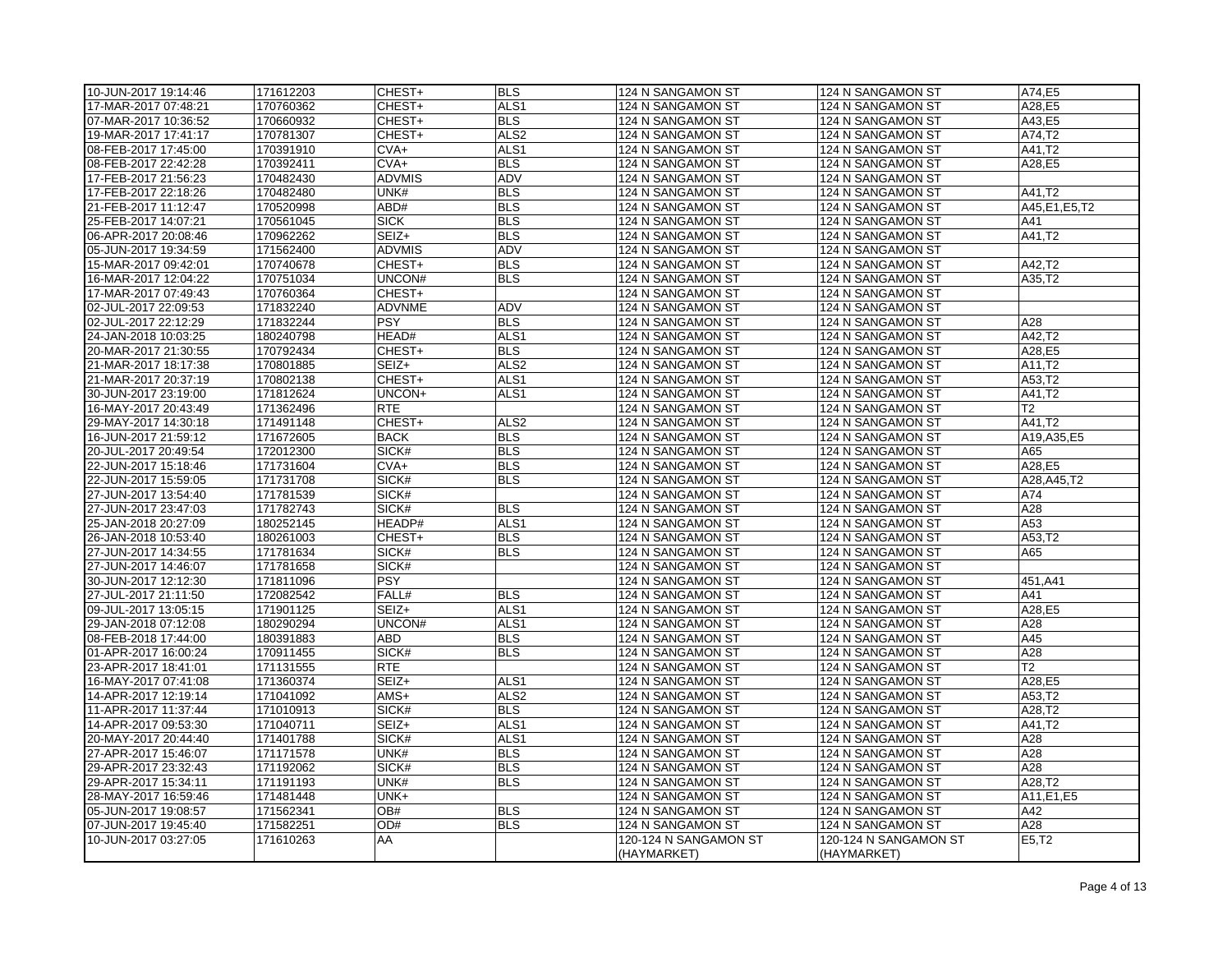| 29-JUL-2017 21:51:44                         | 172102427              | SEIZ+            | ALS <sub>1</sub> | 124 N SANGAMON ST                      | 124 N SANGAMON ST                      | A28.E5              |
|----------------------------------------------|------------------------|------------------|------------------|----------------------------------------|----------------------------------------|---------------------|
| 03-AUG-2017 18:09:46                         | 172152114              | CHEST+           | ALS <sub>1</sub> | 124 N SANGAMON ST                      | 124 N SANGAMON ST                      | A28,E5              |
| 23-JUL-2017 12:45:24                         | 172041093              | SEIZ+            | ALS <sub>1</sub> | 124 N SANGAMON ST                      | 124 N SANGAMON ST                      | A28,E103            |
| 13-AUG-2017 05:27:40                         | 172250422              | ABD              | <b>BLS</b>       | 124 N SANGAMON ST                      | 124 N SANGAMON ST                      | A28                 |
| 07-AUG-2017 06:16:16                         | 172190288              | MIS#             | <b>BLS</b>       | 124 N SANGAMON ST                      | 124 N SANGAMON ST                      | A28                 |
| 08-AUG-2017 12:52:15                         | 172201307              | SICK#            | ALS <sub>1</sub> | 124 N SANGAMON ST                      | 124 N SANGAMON ST                      | A45                 |
| 01-FEB-2018 07:40:25                         | 180320385              | <b>SICK</b>      | ALS <sub>2</sub> | 124 N SANGAMON ST                      | 124 N SANGAMON ST                      | A28                 |
| 01-FEB-2018 10:36:13                         | 180320832              | DIA#             | <b>BLS</b>       | 124 N SANGAMON ST                      | 124 N SANGAMON ST                      | A19, A53, E5, T2    |
| 02-FEB-2018 16:23:07                         | 180331555              | OD#              | <b>BLS</b>       | 124 N SANGAMON ST                      | 124 N SANGAMON ST                      | A28                 |
| 13-FEB-2018 08:26:30                         | 180440532              | UNCON#           | ALS <sub>1</sub> | 124 N SANGAMON ST                      | 124 N SANGAMON ST                      | A41                 |
| 02-FEB-2018 12:17:50                         | 180331061              | <b>HEADP</b>     |                  | 124 N SANGAMON ST                      | 124 N SANGAMON ST                      |                     |
| 15-FEB-2018 08:46:02                         | 180460601              | <b>SICK</b>      | <b>BLS</b>       | 124 N SANGAMON ST                      | 124 N SANGAMON ST                      | A41                 |
| 31-JUL-2017 22:32:00                         | 172122527              | UNK+             | ALS <sub>1</sub> | 124 N SANGAMON ST                      | 124 N SANGAMON ST                      | A53,T2              |
| 02-AUG-2017 20:40:21                         | 172142405              | <b>FALL</b>      | <b>BLS</b>       | 124 N SANGAMON ST                      | 124 N SANGAMON ST                      | A65,T2              |
| 18-FEB-2018 20:50:03                         | 180491690              | CHEST+           | ALS <sub>2</sub> | 124 N SANGAMON ST                      | 124 N SANGAMON ST                      | A45,T2              |
| 10-FEB-2018 21:20:49                         | 180411820              | UNK+             |                  | 124 N SANGAMON ST                      | 124 N SANGAMON ST                      |                     |
| 10-FEB-2018 20:45:55                         | 180411773              | SEIZ+            | ALS <sub>1</sub> | 124 N SANGAMON ST                      | 124 N SANGAMON ST                      | A53,E5              |
| 10-FEB-2018 21:15:00                         | 180411808              | UNK+             | ALS <sub>2</sub> | 124 N SANGAMON ST                      | 124 N SANGAMON ST                      | A41,T2              |
| 07-AUG-2017 16:24:33                         | 172191787              | OB#              | <b>BLS</b>       | 124 N SANGAMON ST                      | 124 N SANGAMON ST                      | A45                 |
| 14-FEB-2018 02:01:56                         | 180450101              | SEIZ+            | ALS <sub>1</sub> | 124 N SANGAMON ST                      | 124 N SANGAMON ST                      | A53,T2              |
| 14-FEB-2018 12:45:13                         | 180451300              | CHEST+           | ALS1             | 124 N SANGAMON ST                      | 124 N SANGAMON ST                      | A41, A42, T19       |
| 19-MAR-2018 14:12:11                         | 180781455              | ASTH+            | ALS <sub>2</sub> | 124 N SANGAMON ST                      | 124 N SANGAMON ST                      | A65,T2              |
| 17-FEB-2018 08:23:40                         | 180480502              | UNCON+           | ALS1             | 124 N SANGAMON ST                      | 124 N SANGAMON ST                      | A53,T2              |
| 28-FEB-2018 09:54:49                         | 180590839              | <b>SICK</b>      | <b>BLS</b>       | 124 N SANGAMON ST                      | 124 N SANGAMON ST                      | A28                 |
| 01-MAR-2018 07:01:22                         | 180600295              | SEIZ+            | ALS <sub>1</sub> | 124 N SANGAMON ST                      | 124 N SANGAMON ST                      | A28,E5              |
| 01-MAR-2018 22:14:34                         | 180602170              | SICK#            | <b>BLS</b>       | 124 N SANGAMON ST                      | 124 N SANGAMON ST                      | A45                 |
| 04-MAR-2018 22:12:41                         | 180631970              | OB               | <b>BLS</b>       | 124 N SANGAMON ST                      | 124 N SANGAMON ST                      | A28, A42            |
| 25-MAR-2018 02:06:07                         | 180840116              | <b>FALL</b>      | <b>BLS</b>       | 124 N SANGAMON ST                      | 124 N SANGAMON ST                      | A28                 |
| 08-MAR-2018 21:03:47                         | 180672119              | ABD#             | ALS1             | 124 N SANGAMON ST                      | 124 N SANGAMON ST                      | 451, A53            |
| 28-MAR-2018 07:47:10                         | 180870407              | ABD#             | <b>BLS</b>       | 124 N SANGAMON ST                      | 124 N SANGAMON ST                      | A28                 |
| 09-MAR-2018 20:02:41                         | 180682178              | CHEST+           | ALS <sub>2</sub> | 124 N SANGAMON ST                      | 124 N SANGAMON ST                      | A62, E1, E5         |
| 05-APR-2018 09:51:38                         | 180950738              | CHEST+           | <b>BLS</b>       | 124 N SANGAMON ST                      | 124 N SANGAMON ST                      | A45,E5              |
|                                              | 180681900              | <b>PSY</b>       | ALS <sub>1</sub> | 124 N SANGAMON ST                      |                                        | A53                 |
| 09-MAR-2018 17:42:50<br>17-MAR-2018 17:02:34 | 180761639              | UNCON+           |                  | 124 N SANGAMON ST                      | 124 N SANGAMON ST<br>124 N SANGAMON ST | A44, E26, E5        |
|                                              |                        | SICK#            |                  |                                        |                                        |                     |
| 17-MAR-2018 23:18:50<br>17-MAR-2018 23:12:47 | 180762408<br>180762396 | SICK#            | ALS <sub>1</sub> | 124 N SANGAMON ST<br>124 N SANGAMON ST | 124 N SANGAMON ST                      | A45                 |
|                                              |                        |                  |                  |                                        | 124 N SANGAMON ST                      |                     |
| 11-APR-2018 21:07:09                         | 181012371              | UNCON#<br>UNCON+ | ALS1             | 124 N SANGAMON ST                      | 124 N SANGAMON ST                      | A74,T2              |
| 20-MAR-2018 08:36:42                         | 180790507              | UNCON#           | ALS <sub>2</sub> | 124 N SANGAMON ST                      | 124 N SANGAMON ST                      | A44, A74, T2<br>A41 |
| 08-AUG-2019 15:42:22                         | 192201775              |                  | ALS <sub>1</sub> | 124 N SANGAMON ST                      | 124 N SANGAMON ST                      |                     |
| 08-AUG-2019 13:44:26                         | 192201460              | SICK#            | ALS <sub>1</sub> | 124 N SANGAMON ST                      | 124 N SANGAMON ST                      | A4, A41, A74, T2    |
| 08-AUG-2019 15:49:44                         | 192201787              | UNCON#           |                  | 124 N SANGAMON ST                      | 124 N SANGAMON ST                      |                     |
| 23-MAR-2018 07:36:31                         | 180820419              | ABD#             | <b>BLS</b>       | 124 N SANGAMON ST                      | 124 N SANGAMON ST                      | A53                 |
| 23-MAR-2018 18:05:56                         | 180821840              | SEIZ+            | <b>BLS</b>       | 124 N SANGAMON ST                      | 124 N SANGAMON ST                      | A28,E5              |
| 12-APR-2018 15:56:50                         | 181021943              | SICK#            | <b>BLS</b>       | 124 N SANGAMON ST                      | 124 N SANGAMON ST                      | A28                 |
| 28-APR-2018 16:53:50                         | 181181334              | SICK#            | ALS <sub>1</sub> | 124 N SANGAMON ST                      | 124 N SANGAMON ST                      | A62,T2              |
| 01-APR-2018 20:15:59                         | 180911550              | <b>SICK</b>      | <b>BLS</b>       | 124 N SANGAMON ST                      | 124 N SANGAMON ST                      | A28                 |
| 04-APR-2018 04:15:03                         | 180940163              | OD#              | <b>BLS</b>       | 124 N SANGAMON ST                      | 124 N SANGAMON ST                      | A28,T2              |
| 11-APR-2018 03:42:07                         | 181010171              | <b>SICK</b>      | <b>BLS</b>       | 124 N SANGAMON ST                      | 124 N SANGAMON ST                      | A41                 |
| 08-APR-2018 10:42:23                         | 180980823              | <b>ADVCFD</b>    | ADV              | 124 N SANGAMON ST                      | 124 N SANGAMON ST                      |                     |
| 08-APR-2018 15:30:27                         | 180981251              | FALL#            | <b>BLS</b>       | 124 N SANGAMON ST                      | 124 N SANGAMON ST                      | A28                 |
| 08-APR-2018 08:48:51                         | 180980614              | <b>RTE</b>       |                  | 124 N SANGAMON ST                      | 124 N SANGAMON ST                      | T <sub>19</sub>     |
| 07-APR-2018 15:20:59                         | 180971355              | SICK#            | <b>BLS</b>       | 124 N SANGAMON ST                      | 124 N SANGAMON ST                      | A41                 |
| 20-APR-2018 20:49:18                         | 181102226              | SICK#            | <b>BLS</b>       | 124 N SANGAMON ST                      | 124 N SANGAMON ST                      | A53,T2              |
| 20-APR-2018 08:54:33                         | 181100535              | ABD              | <b>BLS</b>       | 124 N SANGAMON ST                      | 124 N SANGAMON ST                      | A53                 |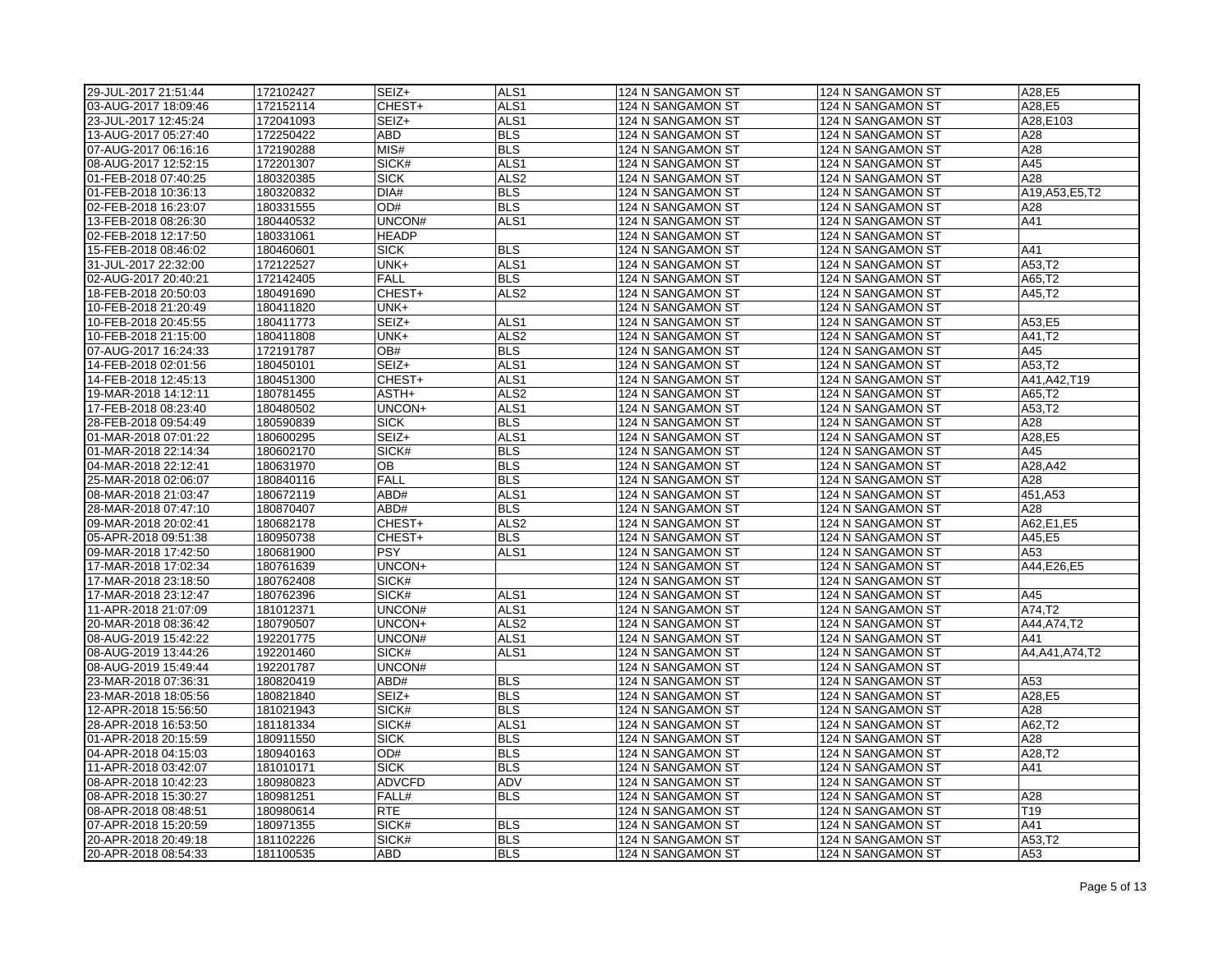| 21-APR-2018 22:41:24                         | 181112010              | UNK#           | <b>BLS</b>                     | 124 N SANGAMON ST                      | 124 N SANGAMON ST                      | A41,E5           |
|----------------------------------------------|------------------------|----------------|--------------------------------|----------------------------------------|----------------------------------------|------------------|
| 22-APR-2018 21:55:39                         | 181121890              | <b>SICK</b>    | <b>BLS</b>                     | 124 N SANGAMON ST                      | 124 N SANGAMON ST                      | A53              |
| 10-MAY-2018 13:43:40                         | 181301529              | CHEST+         | ALS <sub>1</sub>               | 124 N SANGAMON ST                      | 124 N SANGAMON ST                      | A19,T2           |
| 22-MAY-2018 22:29:13                         | 181422463              | <b>ADVMIS</b>  | ADV                            | 124 N SANGAMON ST                      | 124 N SANGAMON ST                      |                  |
| 24-MAY-2018 13:45:02                         | 181441529              | SICK#          | ALS <sub>1</sub>               | 124 N SANGAMON ST                      | 124 N SANGAMON ST                      | A53              |
| 29-APR-2018 19:44:14                         | 181191622              | CHEST+         | ALS <sub>1</sub>               | 124 N SANGAMON ST                      | 124 N SANGAMON ST                      | A28,E5           |
| 03-MAY-2018 17:54:09                         | 181231986              | ASTH+          |                                | 124 N SANGAMON ST                      | 124 N SANGAMON ST                      | A41,E5           |
| 19-MAY-2018 18:13:41                         | 181391509              | OB#            | <b>BLS</b>                     | 124 N SANGAMON ST                      | 124 N SANGAMON ST                      | A28              |
| 04-MAY-2018 19:58:08                         | 181242424              | SICK#          | <b>BLS</b>                     | 124 N SANGAMON ST                      | 124 N SANGAMON ST                      | A28              |
| 03-MAY-2018 18:27:38                         | 181232045              | SOB+           | ALS <sub>1</sub>               | 124 N SANGAMON ST                      | 124 N SANGAMON ST                      | A42,T2           |
| 29-DEC-2015 12:11:07                         | 153631160              | <b>SICK</b>    | <b>BLS</b>                     | 124 N SANGAMON ST                      | 124 N SANGAMON ST                      | A42              |
| 21-DEC-2015 07:38:22                         | 153550363              | SEIZ+          | ALS1                           | 124 N SANGAMON ST                      | 124 N SANGAMON ST                      | A53,T2           |
| 23-DEC-2015 14:57:13                         | 153571276              | <b>ABD</b>     | ALS <sub>1</sub>               | 124 N SANGAMON ST                      | 124 N SANGAMON ST                      | A53              |
| 17-FEB-2016 19:02:54                         | 160482116              | CHEST+         | ALS <sub>1</sub>               | 124 N SANGAMON ST                      | 124 N SANGAMON ST                      | A53,T2           |
| 11-JAN-2016 10:06:17                         | 160110853              | <b>ADVMIS</b>  | ADV                            | 124 N SANGAMON ST                      | 124 N SANGAMON ST                      |                  |
| 11-JAN-2016 08:57:47                         | 160110629              | SEIZ+          | <b>BLS</b>                     | 124 N SANGAMON ST                      | 124 N SANGAMON ST                      | A28,E5           |
| 11-JAN-2016 08:58:15                         | 160110631              | SEIZ+          |                                | 124 N SANGAMON ST                      | 124 N SANGAMON ST                      |                  |
| 11-JAN-2016 09:28:53                         | 160110738              | SEIZ+          |                                | 124 N SANGAMON ST                      | 124 N SANGAMON ST                      |                  |
| 31-JAN-2016 08:07:37                         | 160310451              | DIA#           | <b>BLS</b>                     | 124 N SANGAMON ST                      | 124 N SANGAMON ST                      | A28              |
| 29-JAN-2016 14:30:57                         | 160291466              | <b>SICK</b>    | ALS <sub>2</sub>               | 124 N SANGAMON ST                      | 124 N SANGAMON ST                      | A42              |
| 08-MAY-2018 08:17:37                         | 181280504              | SEIZ+          | ALS1                           | 124 N SANGAMON ST                      | 124 N SANGAMON ST                      | A53,T2           |
| 26-MAY-2018 16:19:59                         | 181461784              | <b>PSY</b>     | <b>BLS</b>                     | 124 N SANGAMON ST                      | 124 N SANGAMON ST                      | A28              |
| 20-MAY-2018 03:05:17                         | 181400239              | AMS+           | <b>BLS</b>                     | 124 N SANGAMON ST                      | 124 N SANGAMON ST                      | A41,T2           |
| 16-JUN-2016 21:32:32                         | 161682586              | CHEST+         | <b>BLS</b>                     | 124 N SANGAMON ST                      | 124 N SANGAMON ST                      | A28,E5           |
| 28-JUN-2016 00:16:09                         | 161800022              | AA             |                                | 120-124 N SANGAMON ST                  | 120-124 N SANGAMON ST                  | E5, T2           |
|                                              |                        |                |                                | (HAYMARKET)                            | (HAYMARKET)                            |                  |
| 09-MAY-2018 19:34:36                         | 181292125              | ABD#           | <b>BLS</b>                     | 124 N SANGAMON ST                      | 124 N SANGAMON ST                      | A28              |
| 17-JUN-2016 18:16:46                         | 161692086              | SICK#          | ALS <sub>1</sub>               | 124 N SANGAMON ST                      | 124 N SANGAMON ST                      | A28,T2           |
|                                              | 181520029              | OB#            | <b>BLS</b>                     | 124 N SANGAMON ST                      | 124 N SANGAMON ST                      | A28              |
| 01-JUN-2018 00:23:29<br>17-AUG-2016 11:47:24 | 162301150              | OB+            | ALS <sub>1</sub>               | 124 N SANGAMON ST                      | 124 N SANGAMON ST                      | A53,E5           |
|                                              |                        | SEIZ+          |                                |                                        |                                        | A45,T2           |
| 27-AUG-2016 10:36:00                         | 162400859              | SEIZ+          | ALS <sub>2</sub>               | 124 N SANGAMON ST<br>124 N SANGAMON ST | 124 N SANGAMON ST<br>124 N SANGAMON ST | A28,T2           |
| 21-AUG-2016 21:26:05                         | 162341999              |                |                                |                                        |                                        |                  |
| 01-JUN-2018 19:21:16                         | 181522549<br>181512030 | SEIZ+<br>SEIZ+ | <b>BLS</b><br><b>BLS</b>       | 124 N SANGAMON ST<br>124 N SANGAMON ST | 124 N SANGAMON ST<br>124 N SANGAMON ST | A28,E5<br>A41,T2 |
| 31-MAY-2018 16:53:30                         |                        | UNCON#         | <b>BLS</b>                     |                                        |                                        | A28              |
| 21-MAY-2018 15:24:49                         | 181411463              |                |                                | 124 N SANGAMON ST                      | 124 N SANGAMON ST                      |                  |
| 18-MAY-2018 18:06:49                         | 181381927              | OB#            | <b>BLS</b>                     | 124 N SANGAMON ST                      | 124 N SANGAMON ST                      | A53<br>A28       |
| 11-JUN-2018 08:29:33                         | 181620577              | DIA#<br>SOB+   | <b>BLS</b><br>ALS <sub>1</sub> | 124 N SANGAMON ST                      | 124 N SANGAMON ST                      | A41.T2           |
| 08-JUN-2018 09:51:38                         | 181590731              |                |                                | 124 N SANGAMON ST                      | 124 N SANGAMON ST                      |                  |
| 07-JUN-2018 11:20:26                         | 181581157              | ASTH+          | <b>BLS</b>                     | 124 N SANGAMON ST                      | 124 N SANGAMON ST                      | A53,T2           |
| 15-JUN-2018 14:13:35                         | 181661510              | CHEST+         |                                | 124 N SANGAMON ST                      | 124 N SANGAMON ST                      |                  |
| 11-JUN-2018 03:30:34                         | 181620178              | OD#            | <b>BLS</b>                     | 124 N SANGAMON ST                      | 124 N SANGAMON ST                      | A28              |
| 22-MAY-2018 22:25:06                         | 181422453              | <b>ADVNME</b>  | ADV                            | 124 N SANGAMON ST                      | 124 N SANGAMON ST                      |                  |
| 21-JUN-2018 20:34:25                         | 181722083              | OD#            | ALS <sub>2</sub>               | 124 N SANGAMON ST                      | 124 N SANGAMON ST                      | A28              |
| 27-MAY-2018 12:42:22                         | 181471257              | OD#            | <b>BLS</b>                     | 124 N SANGAMON ST                      | 124 N SANGAMON ST                      | A42,T2           |
| 25-MAY-2018 15:25:46                         | 181451790              | SICK#          | <b>BLS</b>                     | 124 N SANGAMON ST                      | 124 N SANGAMON ST                      | A65              |
| 27-MAY-2018 17:11:04                         | 181472090              | UNCON+         | ALS1                           | 124 N SANGAMON ST                      | 124 N SANGAMON ST                      | A53,T2           |
| 24-JUN-2018 18:02:51                         | 181751986              | SICK#          | ALS <sub>1</sub>               | 124 N SANGAMON ST                      | 124 N SANGAMON ST                      | A41              |
| 14-JUN-2018 02:04:35                         | 181650101              | BACK#          | <b>BLS</b>                     | 124 N SANGAMON ST                      | 124 N SANGAMON ST                      | A28              |
| 13-JUN-2018 23:08:07                         | 181642730              | SICK#          | <b>BLS</b>                     | 124 N SANGAMON ST                      | 124 N SANGAMON ST                      | A53              |
| 05-JUL-2018 06:20:39                         | 181860531              | FALL#          |                                | 124 N SANGAMON ST                      | 124 N SANGAMON ST                      | A53              |
| 19-JUN-2018 01:12:54                         | 181700064              | CHEST+         | ALS <sub>2</sub>               | 124 N SANGAMON ST                      | 124 N SANGAMON ST                      | A53,T2           |
| 22-JUL-2018 08:31:35                         | 182030552              | CHEST+         | ALS1                           | 124 N SANGAMON ST                      | 124 N SANGAMON ST                      | A42,T2           |
| 04-MAY-2019 08:18:08                         | 191240496              | SOB+           | <b>BLS</b>                     | 124 N SANGAMON ST                      | 124 N SANGAMON ST                      | A28,E5           |
| 04-MAY-2019 11:57:10                         | 191241005              | <b>FALL</b>    | <b>BLS</b>                     | 124 N SANGAMON ST                      | 124 N SANGAMON ST                      | A28              |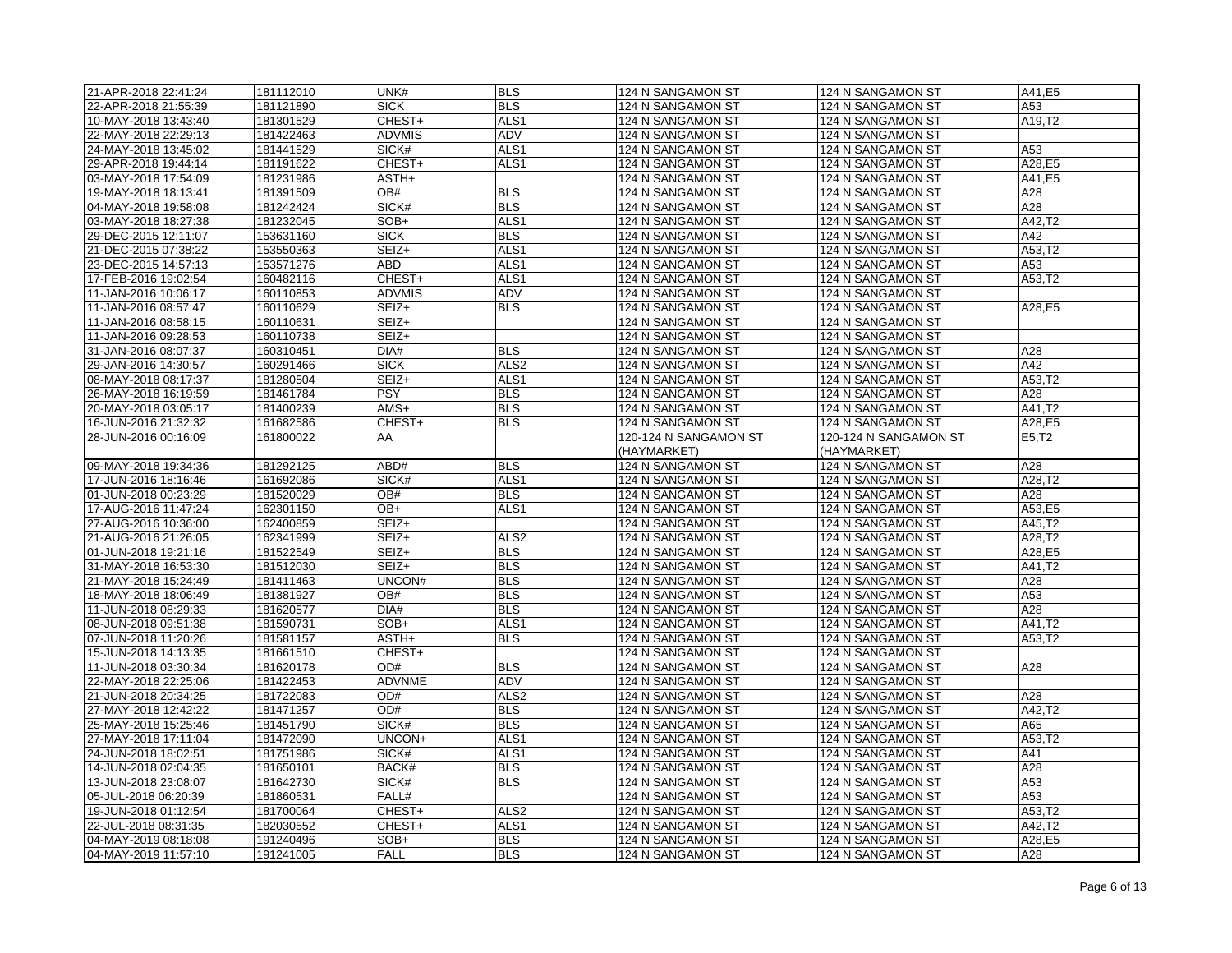| 29-AUG-2018 23:03:24                         | 182412473              | UNK#                | <b>BLS</b>         | 124 N SANGAMON ST                      | 124 N SANGAMON ST                      | A28              |
|----------------------------------------------|------------------------|---------------------|--------------------|----------------------------------------|----------------------------------------|------------------|
| 09-SEP-2018 00:13:14                         | 182520017              | <b>SICK</b>         | <b>BLS</b>         | 124 N SANGAMON ST                      | 124 N SANGAMON ST                      | A28              |
| 30-AUG-2018 18:06:27                         | 182422043              | CHEST+              | ALS <sub>2</sub>   | 124 N SANGAMON ST                      | 124 N SANGAMON ST                      | A41,T2           |
| 16-SEP-2018 07:16:45                         | 182590494              | AMS+                | ALS1               | 124 N SANGAMON ST                      | 124 N SANGAMON ST                      | A53,T2           |
| 03-SEP-2018 16:35:01                         | 182461558              | <b>SICK</b>         | <b>BLS</b>         | 124 N SANGAMON ST                      | 124 N SANGAMON ST                      | A41              |
| 09-SEP-2018 04:19:26                         | 182520246              | OD#                 | <b>BLS</b>         | 124 N SANGAMON ST                      | 124 N SANGAMON ST                      | A28              |
| 24-SEP-2018 16:03:00                         | 182671689              | HEADP#              | ALS1               | 124 N SANGAMON ST                      | 124 N SANGAMON ST                      | A53              |
| 27-SEP-2018 21:23:33                         | 182702437              | CHEST+              | ALS1               | 124 N SANGAMON ST                      | 124 N SANGAMON ST                      | A53,T2           |
| 16-SEP-2018 23:11:32                         | 182592306              | AA                  |                    | 120-124 N SANGAMON ST                  | 120-124 N SANGAMON ST                  | E5, T2           |
|                                              |                        |                     |                    | (HAYMARKET)                            | (HAYMARKET)                            |                  |
| 10-OCT-2018 13:15:28                         | 182831226              | SEIZ+               | ALS <sub>1</sub>   | 124 N SANGAMON ST                      | 124 N SANGAMON ST                      | A53,T2           |
| 22-AUG-2018 22:49:02                         | 182342439              | BACK#               | <b>BLS</b>         | 124 N SANGAMON ST                      | 124 N SANGAMON ST                      | A53              |
| 22-SEP-2018 00:18:45                         | 182650018              | <b>SICK</b>         | <b>BLS</b>         | 124 N SANGAMON ST                      | 124 N SANGAMON ST                      | A28              |
|                                              |                        | CHEST+              |                    |                                        |                                        |                  |
| 29-JUN-2018 23:13:33                         | 181802998              |                     | <b>BLS</b>         | 124 N SANGAMON ST                      | 124 N SANGAMON ST                      | A64,T2           |
| 15-OCT-2018 21:06:45                         | 182882155              | SICK#               |                    | 124 N SANGAMON ST                      | 124 N SANGAMON ST                      |                  |
| 15-OCT-2018 20:58:12                         | 182882139              | SICK#               |                    | 124 N SANGAMON ST                      | 124 N SANGAMON ST                      | A11              |
| 26-OCT-2018 19:05:54                         | 182991891              | $\overline{OB#}$    | BLS                | 124 N SANGAMON ST                      | 124 N SANGAMON ST                      | A74              |
| 19-NOV-2018 13:15:31                         | 183231299              | SEIZ+               | ALS1               | 124 N SANGAMON ST                      | 124 N SANGAMON ST                      | A66,T2           |
| 05-AUG-2018 12:07:55                         | 182171238              | <b>PSY</b>          | <b>BLS</b>         | 124 N SANGAMON ST                      | 124 N SANGAMON ST                      | A53              |
| 13-DEC-2018 13:14:07                         | 183471277              | <b>ADVNME</b>       | <b>ADV</b>         | 124 N SANGAMON ST                      | 124 N SANGAMON ST                      |                  |
| 30-SEP-2018 11:18:35                         | 182730835              | UNK#                | <b>BLS</b>         | 124 N SANGAMON ST                      | 124 N SANGAMON ST                      | A28              |
| 11-OCT-2018 20:25:09                         | 182842182              | SOB+                | ALS <sub>1</sub>   | 124 N SANGAMON ST                      | 124 N SANGAMON ST                      | A53.T2           |
| 09-OCT-2018 20:01:00                         | 182822261              | $SOB+$              | <b>BLS</b>         | 124 N SANGAMON ST                      | 124 N SANGAMON ST                      | A3,E5            |
| 15-OCT-2018 03:47:20                         | 182880150              | <b>ADVMIS</b>       | <b>ADV</b>         | 124 N SANGAMON ST                      | 124 N SANGAMON ST                      |                  |
| 09-OCT-2018 23:26:36                         | 182822616              | <b>ADVMIS</b>       | ADV                | 124 N SANGAMON ST                      | 124 N SANGAMON ST                      |                  |
| 14-AUG-2018 08:27:20                         | 182260563              | OB#                 | <b>BLS</b>         | 124 N SANGAMON ST                      | 124 N SANGAMON ST                      | A41              |
| 27-OCT-2018 06:27:46                         | 183000415              | UNCON#              | ALS1               | 124 N SANGAMON ST                      | 124 N SANGAMON ST                      | A53              |
|                                              |                        |                     |                    |                                        |                                        |                  |
| 22-OCT-2018 15:50:31                         | 182951658              | AA                  |                    | 120-124 N SANGAMON ST                  | 120-124 N SANGAMON ST                  | E5,T2            |
|                                              |                        |                     |                    | (HAYMARKET)                            | (HAYMARKET)                            |                  |
| 06-JUL-2018 03:32:07                         | 181870163              | ABD#                | <b>BLS</b>         | 124 N SANGAMON ST                      | 124 N SANGAMON ST                      | A28              |
| 22-OCT-2018 10:57:10                         | 182950981              | ASTH+               | <b>BLS</b>         | 124 N SANGAMON ST                      | 124 N SANGAMON ST                      |                  |
| 24-OCT-2018 22:51:46                         | 182972468              | SEIZ+               | ALS <sub>1</sub>   | 124 N SANGAMON ST                      | 124 N SANGAMON ST                      | A28,E5<br>A28,E5 |
| 28-OCT-2018 03:32:04                         | 183010264              | <b>PSY</b>          | <b>BLS</b>         | 124 N SANGAMON ST                      | 124 N SANGAMON ST                      | A28              |
| 01-JAN-2019 07:38:17                         | 190010719              | OD+                 | <b>BLS</b>         | 124 N SANGAMON ST                      | 124 N SANGAMON ST                      | A28,E5           |
| 18-NOV-2018 08:17:39                         | 183220497              | FEVER#              | <b>BLS</b>         | 124 N SANGAMON ST                      | 124 N SANGAMON ST                      | A53              |
| 10-JUL-2018 08:08:33                         | 181910523              | SOB+                | <b>BLS</b>         | 124 N SANGAMON ST                      | 124 N SANGAMON ST                      | A41,T2           |
| 06-NOV-2018 22:48:21                         | 183102361              | <b>HEAD</b>         | <b>BLS</b>         | 124 N SANGAMON ST                      | 124 N SANGAMON ST                      | A53              |
|                                              |                        | ABD#                |                    |                                        |                                        | A28              |
| 15-NOV-2018 00:11:15                         | 183190010              |                     | <b>BLS</b>         | 124 N SANGAMON ST                      | 124 N SANGAMON ST                      |                  |
| 19-NOV-2018 14:45:44                         | 183231513              | SICK#               | <b>BLS</b>         | 124 N SANGAMON ST                      | 124 N SANGAMON ST                      | A53,T2           |
| 07-NOV-2018 08:19:32                         | 183110413              | SOB+                | <b>BLS</b>         | 124 N SANGAMON ST                      | 124 N SANGAMON ST                      | A10, A33, E103   |
| 07-NOV-2018 12:47:30                         | 183111221              | SOB+                | ALS1               | 124 N SANGAMON ST                      | 124 N SANGAMON ST                      | A45, A66, T2     |
| 17-NOV-2018 20:14:21                         | 183211791              | SEIZ+               | ALS <sub>1</sub>   | 124 N SANGAMON ST                      | 124 N SANGAMON ST                      | A65,T2           |
| 10-JUL-2018 23:31:20                         | 181912569              | <b>FALL</b>         | ALS <sub>2</sub>   | 124 N SANGAMON ST                      | 124 N SANGAMON ST                      | A28              |
| 04-DEC-2018 07:05:52                         | 183380324              | CHEST+              | ALS <sub>2</sub>   | 124 N SANGAMON ST                      | 124 N SANGAMON ST                      | A28,E5           |
| 25-NOV-2018 15:42:57                         | 183291249              | <b>FALL</b>         | ALS1               | 124 N SANGAMON ST                      | 124 N SANGAMON ST                      | A53              |
| 03-DEC-2018 17:49:46                         | 183371835              | OB#                 | ALS1               | 124 N SANGAMON ST                      | 124 N SANGAMON ST                      | A53              |
| 17-JUL-2018 21:27:03                         | 181982334              | OD#                 | <b>BLS</b>         | 124 N SANGAMON ST                      | 124 N SANGAMON ST                      | A28, A53         |
| 20-JUL-2018 05:13:57                         | 182010311              | CHEST+              | <b>BLS</b>         | 124 N SANGAMON ST                      | 124 N SANGAMON ST                      | A28,E5           |
| 22-JUL-2018 08:22:10                         | 182030530              | <b>BATT</b>         | <b>BLS</b>         | 124 N SANGAMON ST                      | 124 N SANGAMON ST                      | A53              |
| 25-JUL-2018 21:41:21                         | 182062443              | ALRGY#              | ALS <sub>2</sub>   | 124 N SANGAMON ST                      | 124 N SANGAMON ST                      | A28, A65         |
| 23-JUL-2018 00:05:53                         | 182040006              | <b>SICK</b>         | <b>BLS</b>         | 124 N SANGAMON ST                      | 124 N SANGAMON ST                      | A53              |
| 08-AUG-2018 08:36:08                         | 182200516              | DIA#                | ALS <sub>2</sub>   | 124 N SANGAMON ST                      | 124 N SANGAMON ST                      | A28              |
| 20-JUL-2018 14:10:14<br>20-JUL-2018 19:38:12 | 182011389<br>182012036 | <b>OB</b><br>CHEST+ | <b>BLS</b><br>ALS1 | 124 N SANGAMON ST<br>124 N SANGAMON ST | 124 N SANGAMON ST<br>124 N SANGAMON ST | A64,E5<br>A28,E5 |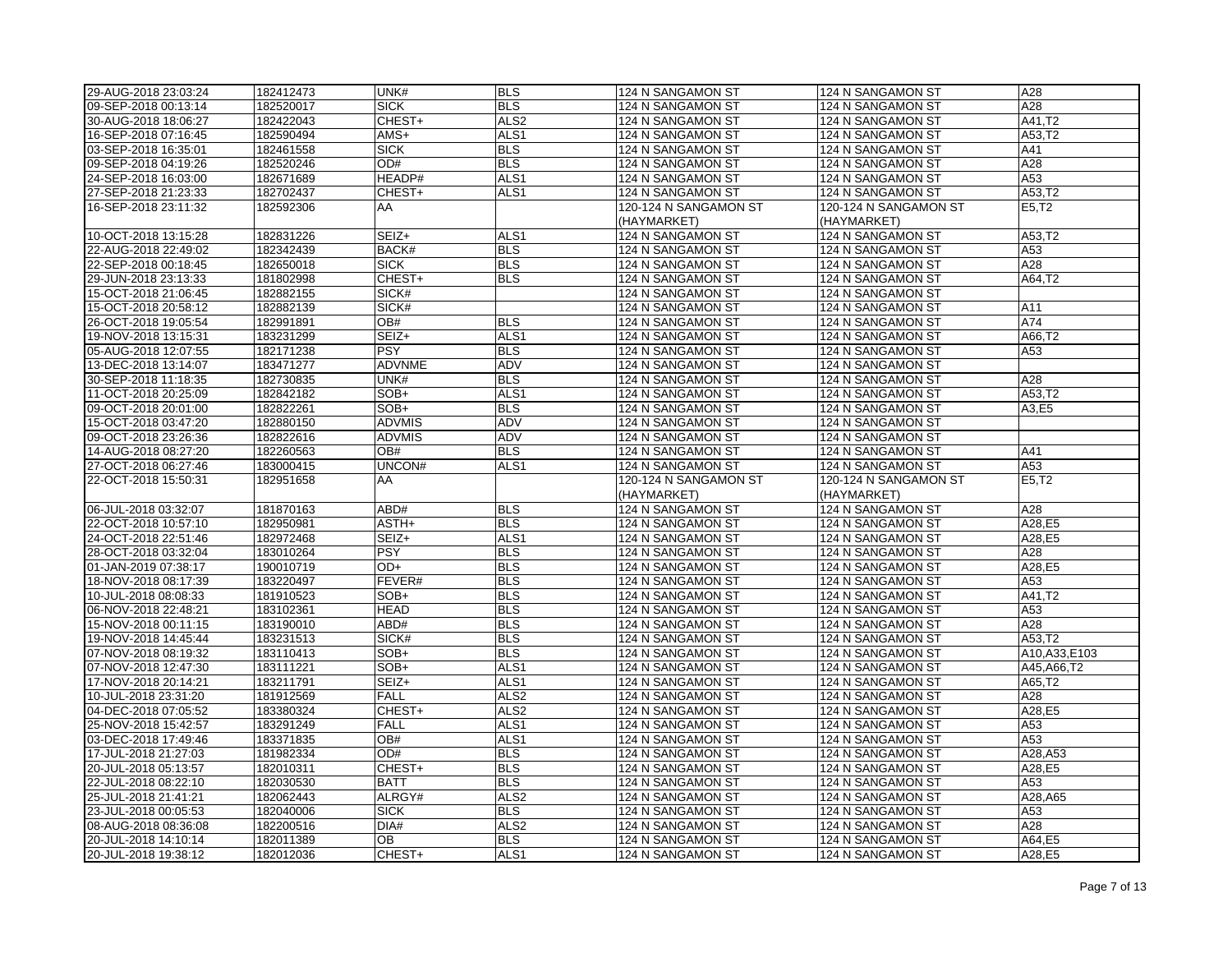| 07-AUG-2018 17:26:13 | 182191831 | SICK#             | <b>BLS</b>               | 124 N SANGAMON ST | 124 N SANGAMON ST | A28          |
|----------------------|-----------|-------------------|--------------------------|-------------------|-------------------|--------------|
| 08-AUG-2018 21:56:41 | 182202255 | CHEST+            | ALS <sub>1</sub>         | 124 N SANGAMON ST | 124 N SANGAMON ST | A28,T2       |
| 29-JUL-2018 22:21:58 | 182102106 | <b>MIS</b>        | <b>BLS</b>               | 124 N SANGAMON ST | 124 N SANGAMON ST | A28          |
| 16-AUG-2018 22:03:22 | 182282320 | OB#               | <b>BLS</b>               | 124 N SANGAMON ST | 124 N SANGAMON ST | A28          |
| 16-AUG-2018 04:03:44 | 182280196 | <b>PSY</b>        | <b>BLS</b>               | 124 N SANGAMON ST | 124 N SANGAMON ST | A53          |
| 15-AUG-2018 23:32:45 | 182272519 | SICK#             | ALS <sub>1</sub>         | 124 N SANGAMON ST | 124 N SANGAMON ST | A28          |
| 19-AUG-2018 23:43:13 | 182312313 | CHEST+            | ALS <sub>2</sub>         | 124 N SANGAMON ST | 124 N SANGAMON ST | A28,E5       |
| 15-AUG-2018 03:23:53 | 182270151 | <b>ADVNME</b>     | <b>ADV</b>               | 124 N SANGAMON ST | 124 N SANGAMON ST |              |
| 11-AUG-2018 08:06:26 | 182230571 | UNK+              | ALS <sub>1</sub>         | 124 N SANGAMON ST | 124 N SANGAMON ST | A28,E5       |
| 15-AUG-2018 03:29:55 | 182270153 | <b>SICK</b>       | <b>BLS</b>               | 124 N SANGAMON ST | 124 N SANGAMON ST | A28          |
| 13-AUG-2018 18:24:28 | 182251990 | CHEST+            | ALS <sub>1</sub>         | 124 N SANGAMON ST | 124 N SANGAMON ST | A53,T2       |
| 15-AUG-2018 20:35:29 | 182272228 | SOB+              | <b>BLS</b>               | 124 N SANGAMON ST | 124 N SANGAMON ST | A45,T2       |
| 07-SEP-2018 06:30:13 | 182500269 | <b>ABD</b>        | <b>BLS</b>               | 124 N SANGAMON ST | 124 N SANGAMON ST | A28          |
| 17-SEP-2018 13:49:54 | 182601701 | UNCON#            | ALS <sub>1</sub>         | 124 N SANGAMON ST | 124 N SANGAMON ST | A74          |
| 18-SEP-2018 09:35:44 | 182610738 | CHEST+            | ALS <sub>2</sub>         | 124 N SANGAMON ST | 124 N SANGAMON ST | A45,E5       |
| 06-DEC-2018 07:05:04 | 183400306 | $CVA+$            | ALS1                     | 124 N SANGAMON ST | 124 N SANGAMON ST | A28,E5       |
| 06-SEP-2018 13:08:12 | 182491214 | OB#               |                          | 124 N SANGAMON ST | 124 N SANGAMON ST | A53          |
| 13-SEP-2018 07:27:14 | 182560365 | ASTH+             | ALS <sub>2</sub>         | 124 N SANGAMON ST | 124 N SANGAMON ST | A28,E5       |
| 09-SEP-2018 15:17:19 | 182521176 | <b>PSY</b>        | <b>BLS</b>               | 124 N SANGAMON ST | 124 N SANGAMON ST | A28          |
| 14-SEP-2018 06:14:49 | 182570284 | ABD#              | <b>BLS</b>               | 124 N SANGAMON ST | 124 N SANGAMON ST | A28          |
| 18-SEP-2018 13:39:47 | 182611518 | SOB+              | <b>BLS</b>               | 124 N SANGAMON ST | 124 N SANGAMON ST | A58, E5, T36 |
| 23-SEP-2018 10:07:22 | 182660731 | ASTH+             | <b>BLS</b>               | 124 N SANGAMON ST | 124 N SANGAMON ST | A53,T2       |
| 25-SEP-2018 08:45:45 | 182680574 | <b>SICK</b>       | <b>BLS</b>               | 124 N SANGAMON ST | 124 N SANGAMON ST | A28          |
| 03-OCT-2018 08:51:28 | 182760562 | ASTH+             | <b>BLS</b>               | 124 N SANGAMON ST | 124 N SANGAMON ST | A41,E5       |
| 3-OCT-2018 21:25:36  | 182861939 | SICK#             | <b>BLS</b>               | 124 N SANGAMON ST | 124 N SANGAMON ST | A28          |
| 29-SEP-2018 21:21:37 | 182721989 | <b>SICK</b>       | <b>BLS</b>               | 124 N SANGAMON ST | 124 N SANGAMON ST | A28          |
| 22-SEP-2018 04:25:28 | 182650278 | ASTH+             | <b>BLS</b>               | 124 N SANGAMON ST | 124 N SANGAMON ST | A53,T2       |
| 10-OCT-2018 13:20:48 | 182831245 | SEIZ+             |                          | 124 N SANGAMON ST | 124 N SANGAMON ST |              |
| 13-OCT-2018 11:13:09 | 182860879 | <b>PSY</b>        |                          | 124 N SANGAMON ST | 124 N SANGAMON ST |              |
| 11-DEC-2018 23:33:58 | 183452515 | PSY               | <b>BLS</b>               | 124 N SANGAMON ST | 124 N SANGAMON ST | A28          |
| 11-DEC-2018 10:52:36 | 183450981 | OD+               | ALS <sub>1</sub>         | 124 N SANGAMON ST | 124 N SANGAMON ST | A53,T2       |
| 16-OCT-2018 20:14:50 | 182892200 | SICK#             | ALS <sub>1</sub>         | 124 N SANGAMON ST | 124 N SANGAMON ST | 451, A42     |
| 03-OCT-2018 18:15:49 | 182762091 | UNK+              | <b>BLS</b>               | 124 N SANGAMON ST | 124 N SANGAMON ST | A53,T2       |
| 14-OCT-2018 20:30:41 | 182871905 | SICK#             | <b>BLS</b>               | 124 N SANGAMON ST | 124 N SANGAMON ST | A44,T2       |
| 15-OCT-2018 20:57:49 | 182882137 | SICK#             | <b>BLS</b>               | 124 N SANGAMON ST | 124 N SANGAMON ST | A53          |
| 23-DEC-2018 16:21:24 | 183571289 | <b>ABD</b>        | ALS <sub>1</sub>         | 124 N SANGAMON ST | 124 N SANGAMON ST | A53          |
| 24-OCT-2018 19:57:26 | 182972215 | SEIZ+             |                          | 124 N SANGAMON ST | 124 N SANGAMON ST |              |
| 14-OCT-2018 23:54:15 | 182872177 | <b>SICK</b>       | <b>BLS</b>               | 124 N SANGAMON ST | 124 N SANGAMON ST | A28          |
| 23-DEC-2018 22:30:14 | 183571929 | UNCON#            | <b>BLS</b>               | 124 N SANGAMON ST | 124 N SANGAMON ST | A41,T2       |
| 24-OCT-2018 19:48:36 | 182972205 | SEIZ+             | <b>BLS</b>               | 124 N SANGAMON ST | 124 N SANGAMON ST | A65,T2       |
| 29-OCT-2018 11:13:28 | 183020986 | UNK+              |                          | 124 N SANGAMON ST | 124 N SANGAMON ST |              |
| 21-DEC-2018 07:32:30 | 183550418 | CHEST+            | ALS <sub>2</sub>         | 124 N SANGAMON ST | 124 N SANGAMON ST | A28,E5       |
| 25-OCT-2018 19:48:41 | 182982051 | <b>ADVMIS</b>     | ADV                      | 124 N SANGAMON ST | 124 N SANGAMON ST |              |
| 10-FEB-2019 20:59:45 | 190411830 | <b>ABD</b>        | <b>BLS</b>               | 124 N SANGAMON ST | 124 N SANGAMON ST | A28, A53     |
| 30-DEC-2018 10:39:15 | 183640781 | <b>BATT</b>       | <b>BLS</b>               | 124 N SANGAMON ST | 124 N SANGAMON ST | A28          |
| 25-DEC-2018 12:37:38 | 183590721 | UNCON#            | ALS <sub>1</sub>         | 124 N SANGAMON ST | 124 N SANGAMON ST | A53          |
| 29-OCT-2018 11:12:50 | 183020982 | UNCON#            | ALS <sub>2</sub>         | 124 N SANGAMON ST | 124 N SANGAMON ST | A41, A74, T2 |
| 27-DEC-2018 16:36:09 | 183611425 | DIA#              | <b>BLS</b>               | 124 N SANGAMON ST | 124 N SANGAMON ST | 451, A53, T2 |
| 30-OCT-2018 16:41:29 | 183031723 | DIA#              |                          | 124 N SANGAMON ST | 124 N SANGAMON ST | A41          |
| 31-DEC-2018 22:15:20 | 183652051 | CHEST+            | <b>BLS</b>               | 124 N SANGAMON ST | 124 N SANGAMON ST | A28,E5       |
| 06-JAN-2019 19:21:42 | 190061522 | <b>ABD</b><br>OB# | <b>BLS</b><br><b>BLS</b> | 124 N SANGAMON ST | 124 N SANGAMON ST | A53<br>A45   |
| 08-NOV-2018 13:22:11 | 183121211 | <b>RTE</b>        |                          | 124 N SANGAMON ST | 124 N SANGAMON ST |              |
| 10-NOV-2018 08:06:30 | 183140435 |                   |                          | 124 N SANGAMON ST | 124 N SANGAMON ST |              |
| 13-NOV-2018 23:25:38 | 183172606 | ADVMIS            | ADV                      | 124 N SANGAMON ST | 124 N SANGAMON ST |              |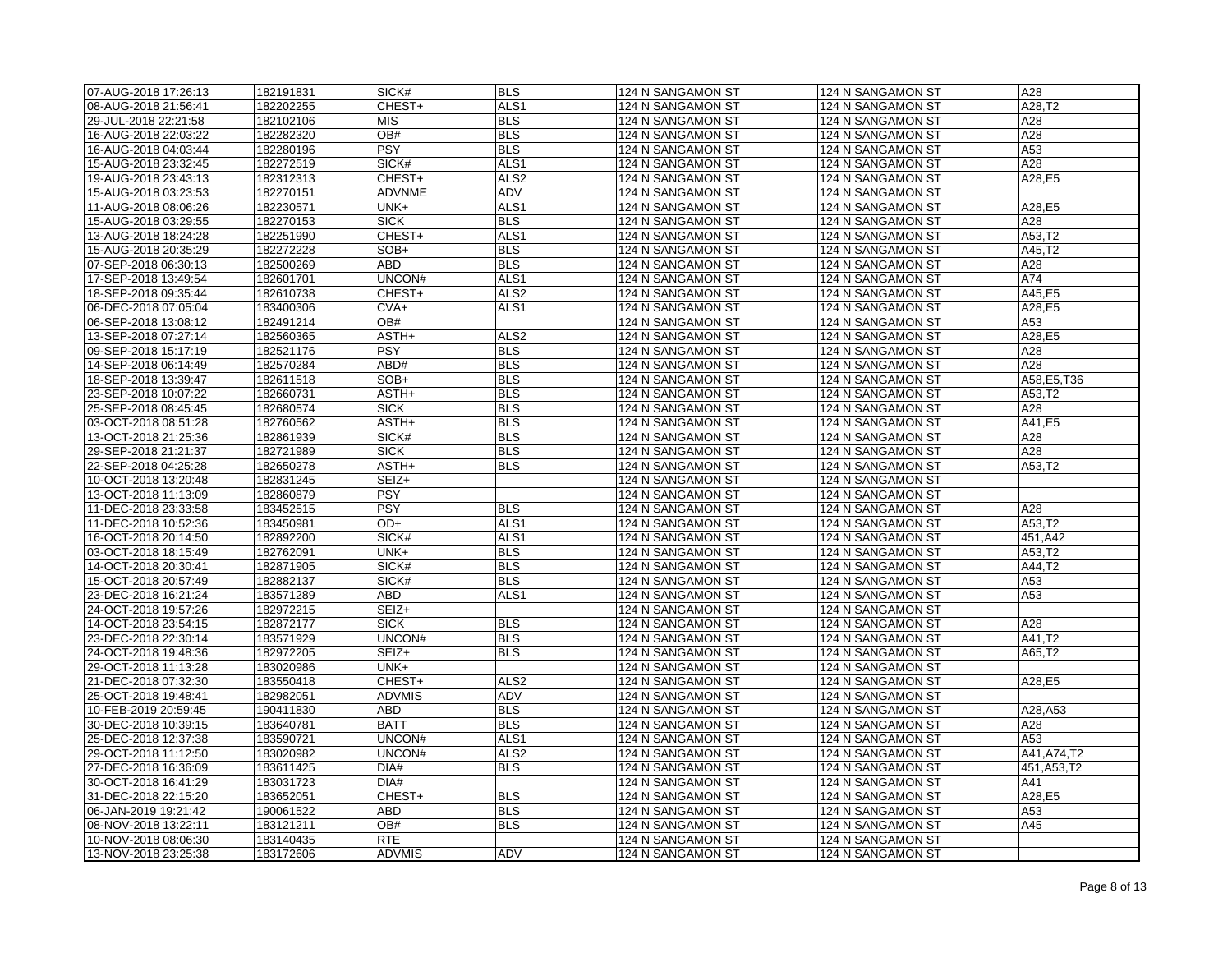| 13-NOV-2018 22:32:51 | 183172545              | $AMS+$              | <b>BLS</b>               | 124 N SANGAMON ST                      | 124 N SANGAMON ST | A33,T2                      |
|----------------------|------------------------|---------------------|--------------------------|----------------------------------------|-------------------|-----------------------------|
| 02-NOV-2018 07:30:20 | 183060345              | <b>RTE</b>          |                          | 124 N SANGAMON ST                      | 124 N SANGAMON ST | T2                          |
| 14-NOV-2018 02:03:57 | 183180082              | <b>SICK</b>         | <b>BLS</b>               | 124 N SANGAMON ST                      | 124 N SANGAMON ST | A28                         |
| 02-NOV-2018 07:05:02 | 183060302              | OВ                  | <b>BLS</b>               | 124 N SANGAMON ST                      | 124 N SANGAMON ST | A53                         |
| 07-NOV-2018 18:55:26 | 183111942              | ALRGY+              |                          | 124 N SANGAMON ST                      | 124 N SANGAMON ST |                             |
| 07-NOV-2018 12:19:47 | 183111172              | ABD#                | <b>BLS</b>               | 124 N SANGAMON ST                      | 124 N SANGAMON ST | A74                         |
| 07-NOV-2018 12:41:21 | 183111207              | OB#                 | ALS <sub>1</sub>         | 124 N SANGAMON ST                      | 124 N SANGAMON ST | A42, E103, E5               |
| 07-NOV-2018 18:09:18 | 183111843              | ALRGY+              | ALS <sub>2</sub>         | 124 N SANGAMON ST                      | 124 N SANGAMON ST | A28,E5                      |
| 26-NOV-2018 07:35:28 | 183300672              | <b>FALL</b>         | <b>BLS</b>               | 124 N SANGAMON ST                      | 124 N SANGAMON ST | A53                         |
| 28-NOV-2018 02:30:58 | 183320083              | SEIZ+               | <b>BLS</b>               | 124 N SANGAMON ST                      | 124 N SANGAMON ST | A28,E5                      |
| 10-NOV-2018 08:01:25 | 183140423              | <b>RTE</b>          |                          | 124 N SANGAMON ST                      | 124 N SANGAMON ST | T <sub>2</sub>              |
| 23-NOV-2018 04:04:03 | 183270216              | <b>ABD</b>          | ALS <sub>1</sub>         | 124 N SANGAMON ST                      | 124 N SANGAMON ST | A74                         |
| 16-NOV-2018 00:11:38 | 183200015              | PSY                 | <b>BLS</b>               | 124 N SANGAMON ST                      | 124 N SANGAMON ST | A28                         |
| 12-NOV-2018 08:41:00 | 183160454              | DIA#                | ALS <sub>2</sub>         | 124 N SANGAMON ST                      | 124 N SANGAMON ST | A28                         |
| 22-NOV-2018 11:48:05 | 183260917              | DIA#                | <b>BLS</b>               | 124 N SANGAMON ST                      | 124 N SANGAMON ST | A28                         |
| 29-NOV-2018 17:46:12 | 183332031              | OB#                 | ALS <sub>1</sub>         | 124 N SANGAMON ST                      | 124 N SANGAMON ST | A53                         |
| 03-DEC-2018 20:17:33 | 183372150              | OB#                 | ALS <sub>1</sub>         | 124 N SANGAMON ST                      | 124 N SANGAMON ST | A53                         |
| 25-JAN-2019 11:47:15 | 190250959              | SEIZ+               | <b>BLS</b>               | 124 N SANGAMON ST                      | 124 N SANGAMON ST | A41,T2                      |
| 16-JAN-2019 22:05:59 | 190162271              | <b>HEADP</b>        | ALS <sub>1</sub>         | 124 N SANGAMON ST                      | 124 N SANGAMON ST | A28                         |
| 17-JAN-2019 23:38:17 | 190172440              | <b>PSY</b>          | <b>BLS</b>               | 124 N SANGAMON ST                      | 124 N SANGAMON ST | A42                         |
| 24-JAN-2019 10:05:16 | 190240822              | CHEST+              | ALS <sub>2</sub>         | 124 N SANGAMON ST                      | 124 N SANGAMON ST | A45,T2                      |
| 14-MAR-2019 09:59:39 | 190730808              | OB#                 | <b>BLS</b>               | 124 N SANGAMON ST                      | 124 N SANGAMON ST | A28                         |
| 09-JAN-2019 10:35:27 | 190090882              | OD#                 | ALS1                     | 124 N SANGAMON ST                      | 124 N SANGAMON ST | A42                         |
| 25-FEB-2019 19:58:25 | 190561968              | STAB+               | <b>BLS</b>               | 124 N SANGAMON ST                      | 124 N SANGAMON ST | 451, A41, T2                |
| 25-FEB-2019 07:09:36 | 190560274              | PSY                 | <b>BLS</b>               | 124 N SANGAMON ST                      | 124 N SANGAMON ST | A28                         |
| 03-FEB-2019 13:04:50 | 190341268              | SOB+                | ALS <sub>1</sub>         | 124 N SANGAMON ST                      | 124 N SANGAMON ST | A53.T2                      |
| 09-MAR-2019 03:32:47 | 190680205              | <b>SICK</b>         | <b>BLS</b>               | 124 N SANGAMON ST                      | 124 N SANGAMON ST | A53                         |
| 09-MAR-2019 10:29:30 | 190680738              | <b>PSY</b>          | ALS1                     | 124 N SANGAMON ST                      | 124 N SANGAMON ST | A53                         |
| 15-DEC-2018 16:04:48 | 183491402              | OB#                 |                          | 124 N SANGAMON ST                      | 124 N SANGAMON ST |                             |
| 12-FEB-2019 14:27:30 | 190431394              | <b>PSY</b>          |                          | 124 N SANGAMON ST                      | 124 N SANGAMON ST | A53                         |
| 11-DEC-2018 10:56:18 | 183450993              | OD+                 |                          | 124 N SANGAMON ST                      | 124 N SANGAMON ST |                             |
| 19-DEC-2018 12:44:23 | 183531149              | UNCON#              | ALS1                     | 124 N SANGAMON ST                      | 124 N SANGAMON ST | A41                         |
| 17-DEC-2018 09:30:15 | 183510621              | <b>HEAD</b>         | <b>BLS</b>               | 124 N SANGAMON ST                      | 124 N SANGAMON ST | A53                         |
| 15-DEC-2018 17:48:51 | 183491565              | <b>ADVMIS</b>       | <b>ADV</b>               | 124 N SANGAMON ST                      | 124 N SANGAMON ST |                             |
|                      |                        | OB#                 | <b>BLS</b>               |                                        |                   |                             |
| 21-DEC-2018 04:31:16 | 183550231<br>183461952 | SEIZ+               | ALS <sub>1</sub>         | 124 N SANGAMON ST<br>124 N SANGAMON ST | 124 N SANGAMON ST | A28<br>$\overline{A53, T2}$ |
| 12-DEC-2018 18:40:42 |                        |                     |                          |                                        | 124 N SANGAMON ST |                             |
| 13-DEC-2018 13:23:48 | 183471309              | <b>SICK</b>         | <b>BLS</b>               | 124 N SANGAMON ST                      | 124 N SANGAMON ST | A31, A53                    |
| 22-DEC-2018 21:32:40 | 183562032              | <b>PSY</b><br>SICK# | <b>BLS</b><br><b>BLS</b> | 124 N SANGAMON ST                      | 124 N SANGAMON ST | A45<br>A28                  |
| 21-FEB-2019 18:32:55 | 190522031              |                     |                          | 124 N SANGAMON ST                      | 124 N SANGAMON ST |                             |
| 16-FEB-2019 21:52:47 | 190471745              | <b>RTE</b>          |                          | 124 N SANGAMON ST                      | 124 N SANGAMON ST | T2                          |
| 20-FEB-2019 20:28:57 | 190512087              | SEIZ+               | ALS1                     | 124 N SANGAMON ST                      | 124 N SANGAMON ST | A28,T2                      |
| 27-DEC-2018 20:55:45 | 183611868              | FALL#               | <b>BLS</b>               | 124 N SANGAMON ST                      | 124 N SANGAMON ST | A28                         |
| 04-JAN-2019 23:33:28 | 190042407              | CHEST+              | ALS1                     | 124 N SANGAMON ST                      | 124 N SANGAMON ST | A28,E5                      |
| 23-FEB-2019 04:44:58 | 190540259              | SICK#               |                          | 124 N SANGAMON ST                      | 124 N SANGAMON ST | A28                         |
| 04-JAN-2019 23:37:13 | 190042412              | CHEST+              |                          | 124 N SANGAMON ST                      | 124 N SANGAMON ST |                             |
| 03-JAN-2019 04:28:44 | 190030176              | <b>INJ</b>          | <b>BLS</b>               | 124 N SANGAMON ST                      | 124 N SANGAMON ST | A28                         |
| 11-JAN-2019 11:21:18 | 190110945              | CHEST+              | ALS <sub>2</sub>         | 124 N SANGAMON ST                      | 124 N SANGAMON ST | A28,E5                      |
| 03-APR-2019 15:55:50 | 190931787              | SICK#               | ALS1                     | 124 N SANGAMON ST                      | 124 N SANGAMON ST | A74                         |
| 09-JAN-2019 00:53:39 | 190090038              | SEIZ+               | <b>BLS</b>               | 124 N SANGAMON ST                      | 124 N SANGAMON ST | A28,E5                      |
| 11-APR-2019 17:31:39 | 191011921              | <b>PSY</b>          | <b>BLS</b>               | 124 N SANGAMON ST                      | 124 N SANGAMON ST | A53                         |
| 12-MAR-2019 15:18:34 | 190711700              | SOB+                | ALS1                     | 124 N SANGAMON ST                      | 124 N SANGAMON ST | A28,T2                      |
| 21-MAR-2019 15:48:43 | 190801705              | OD#                 | <b>BLS</b>               | 124 N SANGAMON ST                      | 124 N SANGAMON ST | 451, A28                    |
| 11-FEB-2019 13:37:10 | 190421282              | SUI+                |                          | 124 N SANGAMON ST                      | 124 N SANGAMON ST | A41,T2                      |
| 23-MAR-2019 13:07:57 | 190821148              | OB#                 | ALS <sub>1</sub>         | 124 N SANGAMON ST                      | 124 N SANGAMON ST | A42                         |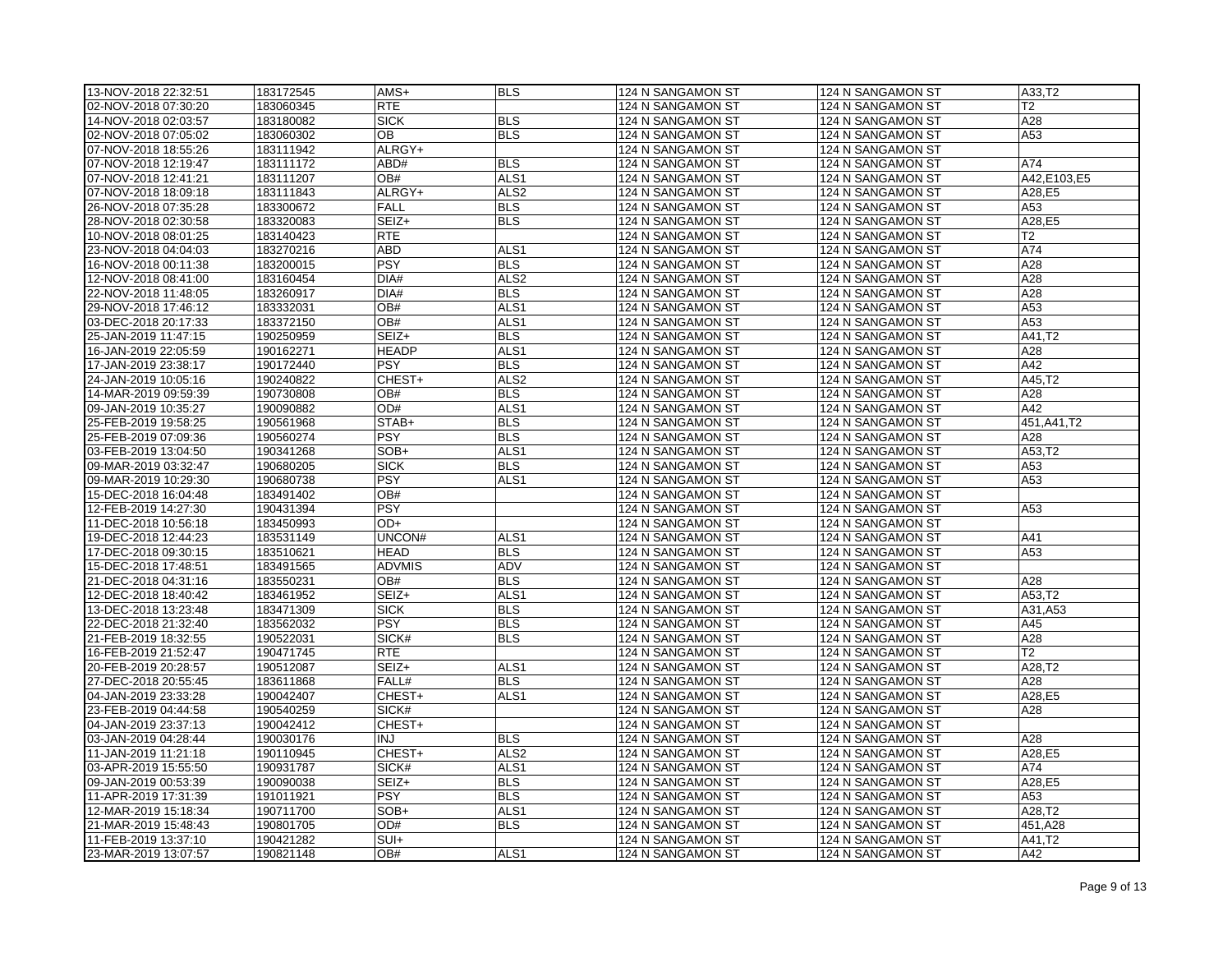| 12-JAN-2019 22:41:55 | 190122063 | <b>PSY</b>    | <b>BLS</b>       | 124 N SANGAMON ST                      | 124 N SANGAMON ST                      | A28              |
|----------------------|-----------|---------------|------------------|----------------------------------------|----------------------------------------|------------------|
| 19-MAR-2019 13:41:11 | 190781526 | DIA#          | ALS <sub>1</sub> | 124 N SANGAMON ST                      | 124 N SANGAMON ST                      | A53              |
| 14-JAN-2019 00:08:42 | 190140009 | UNCON#        | <b>BLS</b>       | 124 N SANGAMON ST                      | 124 N SANGAMON ST                      | A53              |
| 16-MAY-2019 12:39:01 | 191361366 | SEIZ+         | ALS1             | 124 N SANGAMON ST                      | 124 N SANGAMON ST                      | A28,E5           |
| 11-MAY-2019 14:11:30 | 191311181 | SEIZ+         | ALS <sub>2</sub> | 124 N SANGAMON ST                      | 124 N SANGAMON ST                      | A53.BC3.T2       |
| 24-MAY-2019 22:54:09 | 191442468 | OD#           | ALS <sub>1</sub> | 124 N SANGAMON ST                      | 124 N SANGAMON ST                      | A28,E5           |
| 24-JAN-2019 19:23:04 | 190242047 | CHEST+        | ALS <sub>1</sub> | 124 N SANGAMON ST                      | 124 N SANGAMON ST                      | A53,T2           |
| 01-JUN-2019 13:26:59 | 191521280 | <b>SICK</b>   | ALS <sub>2</sub> | 124 N SANGAMON ST                      | 124 N SANGAMON ST                      | A28              |
| 21-JUN-2019 20:41:59 | 191722323 | SEIZ+         | <b>BLS</b>       | 124 N SANGAMON ST                      | 124 N SANGAMON ST                      | A45,T2           |
| 10-JUN-2019 21:47:34 | 191612592 | SICK#         | ALS <sub>1</sub> | 124 N SANGAMON ST                      | 124 N SANGAMON ST                      | A65              |
| 26-JAN-2019 22:00:07 | 190261943 | <b>INJ</b>    | <b>BLS</b>       | 124 N SANGAMON ST                      | 124 N SANGAMON ST                      | A28,E5           |
| 08-FEB-2019 04:56:13 | 190390190 | UNCNB+        | ALS <sub>2</sub> | 124 N SANGAMON ST                      | 124 N SANGAMON ST                      | A28,E5           |
| 07-FEB-2019 11:28:28 | 190380974 | PSY           | <b>BLS</b>       | 124 N SANGAMON ST                      | 124 N SANGAMON ST                      | A19,T2           |
| 08-FEB-2019 05:01:52 | 190390194 | UNCNB+        |                  | 124 N SANGAMON ST                      | 124 N SANGAMON ST                      |                  |
| 06-FEB-2019 15:13:35 | 190371714 | <b>SICK</b>   | ALS1             | 124 N SANGAMON ST                      | 124 N SANGAMON ST                      | A74,E103         |
| 29-MAR-2019 16:57:03 | 190881819 | HEADP#        | <b>BLS</b>       | 124 N SANGAMON ST                      | 124 N SANGAMON ST                      | A45, A68, T2     |
| 30-MAR-2019 12:44:01 | 190890989 | SEIZ+         | <b>BLS</b>       | 124 N SANGAMON ST                      | 124 N SANGAMON ST                      | A28,E5           |
| 03-APR-2019 12:36:03 | 190931267 | OD#           | ALS1             | 124 N SANGAMON ST                      | 124 N SANGAMON ST                      | A80,T2           |
| 25-MAR-2019 20:33:05 | 190842202 | <b>PSY</b>    | <b>BLS</b>       | 124 N SANGAMON ST                      | 124 N SANGAMON ST                      | A53              |
| 30-JAN-2019 19:23:41 | 190302072 | <b>HEMO</b>   | <b>BLS</b>       | 124 N SANGAMON ST                      | 124 N SANGAMON ST                      | A28,E103         |
| 17-FEB-2019 17:58:48 | 190481197 | SICK#         | ALS1             | 124 N SANGAMON ST                      | 124 N SANGAMON ST                      | A53              |
| 21-FEB-2019 21:40:05 | 190522408 | SEIZ+         | ALS1             | 124 N SANGAMON ST                      | 124 N SANGAMON ST                      | A28,E5           |
| 29-MAR-2019 12:49:53 | 190881231 | CHEST+        | <b>BLS</b>       | 124 N SANGAMON ST                      | 124 N SANGAMON ST                      | A45,T2           |
| 06-APR-2019 19:24:12 | 190961984 | <b>ADVMIS</b> | ADV              | 124 N SANGAMON ST                      | 124 N SANGAMON ST                      |                  |
| 07-APR-2019 09:31:48 | 190970680 | DIA#          | BLS              | 124 N SANGAMON ST                      | 124 N SANGAMON ST                      | A28              |
| 06-APR-2019 19:00:07 | 190961924 | <b>SICK</b>   | <b>BLS</b>       | 124 N SANGAMON ST                      | 124 N SANGAMON ST                      | A28              |
| 06-MAR-2019 19:51:48 | 190652058 | ALRGY#        | <b>BLS</b>       | 124 N SANGAMON ST                      | 124 N SANGAMON ST                      | A65,T2           |
| 09-MAR-2019 18:56:23 | 190681621 | CVA+          | <b>BLS</b>       | 124 N SANGAMON ST                      | 124 N SANGAMON ST                      | A11,T2           |
| 21-MAR-2019 17:29:25 | 190801902 | SEIZ+         | ALS <sub>1</sub> | 124 N SANGAMON ST                      | 124 N SANGAMON ST                      | A53,T2           |
| 11-APR-2019 01:28:37 | 191010073 | SICK#         | <b>BLS</b>       | 124 N SANGAMON ST                      | 124 N SANGAMON ST                      | A28              |
| 06-AUG-2019 04:24:17 | 192180222 | FALL#         | <b>BLS</b>       | 124 N SANGAMON ST                      | 124 N SANGAMON ST                      | A53              |
| 23-APR-2019 04:36:52 | 191130194 | <b>PSY</b>    | <b>BLS</b>       | 124 N SANGAMON ST                      | 124 N SANGAMON ST                      | A28              |
| 08-JUN-2019 22:18:55 | 191592333 | SOB+          | ALS <sub>2</sub> | 124 N SANGAMON ST                      | 124 N SANGAMON ST                      | A28,E5           |
| 05-JUN-2019 06:41:22 | 191560358 | MIS#          | <b>BLS</b>       | 124 N SANGAMON ST                      | 124 N SANGAMON ST                      | A28              |
| 22-JUN-2019 13:07:40 | 191731132 | SEIZ+         | ALS <sub>1</sub> | 124 N SANGAMON ST                      | 124 N SANGAMON ST                      | A65, A74, E5     |
| 19-APR-2019 21:35:57 | 191092133 | DIA#          | <b>BLS</b>       | 124 N SANGAMON ST                      | 124 N SANGAMON ST                      | A65,T2           |
| 28-APR-2019 12:10:04 | 191180917 | HEADP#        | ALS1             | 124 N SANGAMON ST                      | 124 N SANGAMON ST                      | A28              |
| 30-APR-2019 17:46:15 | 191201727 | DIA#          | <b>BLS</b>       | 124 N SANGAMON ST                      | 124 N SANGAMON ST                      | A45              |
| 19-APR-2019 22:28:28 | 191092220 | <b>ABD</b>    | <b>BLS</b>       | 124 N SANGAMON ST                      | 124 N SANGAMON ST                      | A28              |
| 28-APR-2019 13:58:09 | 191181099 | SOB+          | ALS <sub>1</sub> | 124 N SANGAMON ST                      | 124 N SANGAMON ST                      | A65,T2           |
| 30-APR-2019 03:26:33 | 191200155 | SICK#         | <b>BLS</b>       | 124 N SANGAMON ST                      | 124 N SANGAMON ST                      | A53              |
| 17-APR-2019 10:37:09 | 191070911 | DIA#          | ALS1             | 124 N SANGAMON ST                      | 124 N SANGAMON ST                      | A65              |
| 25-APR-2019 21:07:33 | 191152460 | <b>ABD</b>    | <b>BLS</b>       | 124 N SANGAMON ST                      | 124 N SANGAMON ST                      | A53              |
| 28-APR-2019 16:08:47 | 191181271 | <b>SICK</b>   | ALS1             | 124 N SANGAMON ST                      | 124 N SANGAMON ST                      | A45              |
| 12-MAY-2019 09:52:45 | 191320668 | UNCON+        |                  | 124 N SANGAMON ST                      | 124 N SANGAMON ST                      |                  |
|                      |           | UNCON+        | ALS <sub>2</sub> |                                        |                                        |                  |
| 12-MAY-2019 09:46:25 | 191320648 |               |                  | 124 N SANGAMON ST                      | 124 N SANGAMON ST                      | A65,T2           |
| 11-MAY-2019 14:13:13 | 191311186 | SEIZ+<br>AMS+ |                  | 124 N SANGAMON ST                      | 124 N SANGAMON ST                      |                  |
| 21-JUN-2019 00:48:43 | 191720071 |               | ALS1             | 124 N SANGAMON ST                      | 124 N SANGAMON ST                      | A28,E5           |
| 05-MAY-2019 09:29:52 | 191250737 | ASTH+<br>DIA# | <b>BLS</b>       | 124 N SANGAMON ST<br>124 N SANGAMON ST | 124 N SANGAMON ST<br>124 N SANGAMON ST | A28,E5<br>A41,E5 |
| 04-JUN-2019 22:34:34 | 191552493 |               |                  |                                        |                                        |                  |
| 16-MAY-2019 12:40:05 | 191361371 | SEIZ+         |                  | 124 N SANGAMON ST                      | 124 N SANGAMON ST                      |                  |
| 30-JUN-2019 09:25:19 | 191810917 | SOB+          | ALS1             | 124 N SANGAMON ST                      | 124 N SANGAMON ST                      | A28,E5           |
| 05-MAY-2019 20:40:17 | 191252210 | CHEST+        | ALS1             | 124 N SANGAMON ST                      | 124 N SANGAMON ST                      | A53,T2           |
| 15-MAY-2019 13:17:54 | 191351547 | DIA#          | <b>BLS</b>       | 124 N SANGAMON ST                      | 124 N SANGAMON ST                      | A41              |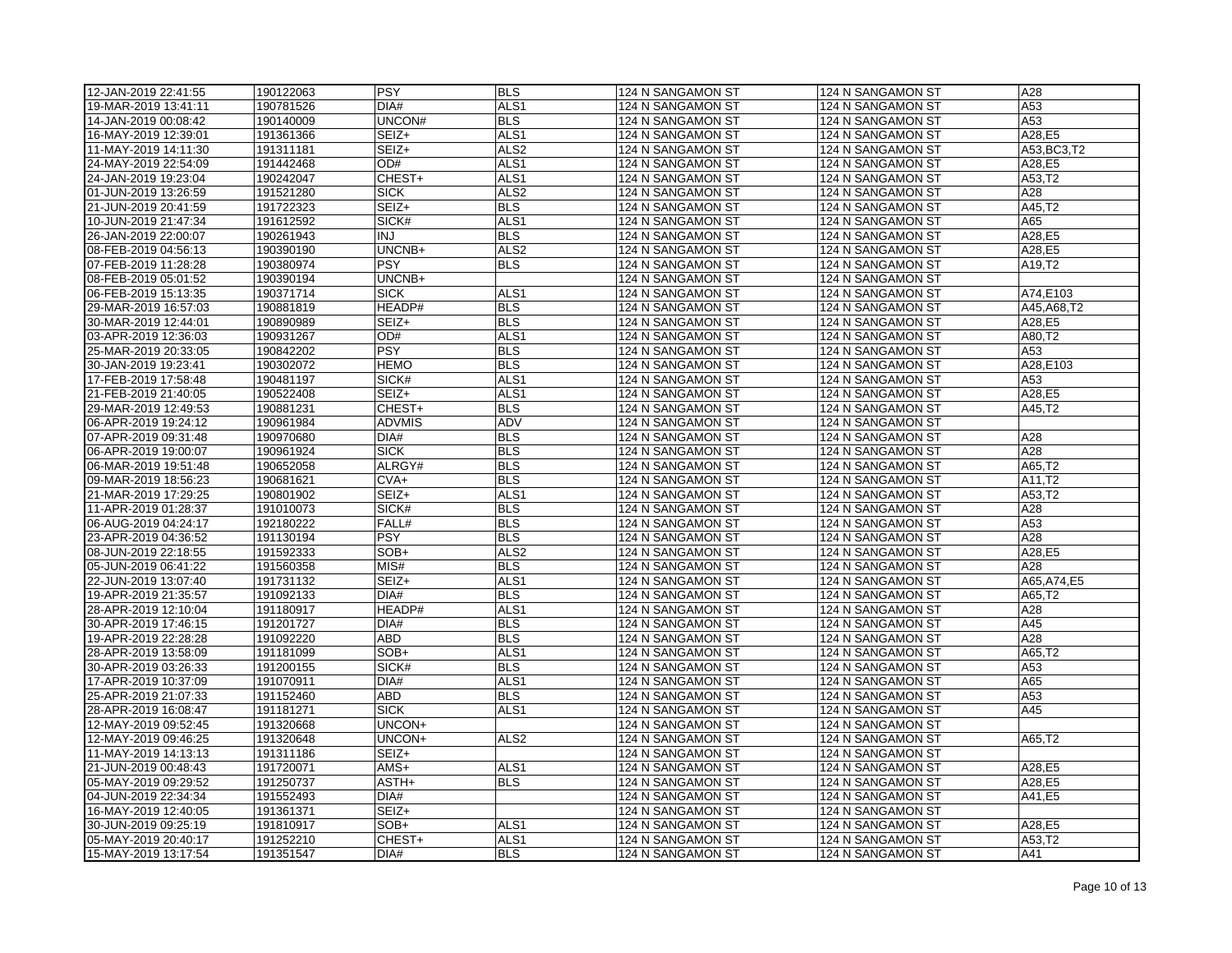| 03-JUL-2019 10:43:27 | 191840997              | SEIZ+               | <b>BLS</b>                     | 124 N SANGAMON ST                      | 124 N SANGAMON ST | A53,T2           |
|----------------------|------------------------|---------------------|--------------------------------|----------------------------------------|-------------------|------------------|
| 17-MAR-2019 03:53:25 | 190760291              | <b>SICK</b>         | <b>BLS</b>                     | 124 N SANGAMON ST                      | 124 N SANGAMON ST | A53              |
| 03-JUL-2019 11:53:09 | 191841207              | <b>ADVMIS</b>       | <b>ADV</b>                     | 124 N SANGAMON ST                      | 124 N SANGAMON ST |                  |
| 14-JUL-2019 13:38:33 | 191951156              | <b>PSY</b>          | <b>BLS</b>                     | 124 N SANGAMON ST                      | 124 N SANGAMON ST | A28              |
| 18-MAY-2019 19:49:19 | 191381931              | <b>PSY</b>          | ALS <sub>1</sub>               | 124 N SANGAMON ST                      | 124 N SANGAMON ST | A41              |
| 20-MAR-2019 05:45:53 | 190790192              | <b>SICK</b>         | ALS <sub>1</sub>               | 124 N SANGAMON ST                      | 124 N SANGAMON ST | A53              |
| 29-MAY-2019 18:30:31 | 191492044              | UNCON+              | <b>BLS</b>                     | 124 N SANGAMON ST                      | 124 N SANGAMON ST | A28,E5           |
| 28-MAY-2019 16:43:03 | 191482004              | CHEST+              | ALS1                           | 124 N SANGAMON ST                      | 124 N SANGAMON ST | A28,E5           |
| 31-MAY-2019 22:41:36 | 191512843              | DIA#                | ALS <sub>2</sub>               | 124 N SANGAMON ST                      | 124 N SANGAMON ST | A44, A73, E5, T2 |
| 22-JUL-2019 18:03:59 | 192032019              | SOB+                | ALS <sub>2</sub>               | 124 N SANGAMON ST                      | 124 N SANGAMON ST | A28,E5           |
| 29-MAY-2019 01:18:17 | 191490055              | ADVNME              | ADV                            | 124 N SANGAMON ST                      | 124 N SANGAMON ST |                  |
| 06-JUN-2019 19:26:36 | 191572284              | <b>PSY</b>          | ALS <sub>2</sub>               | 124 N SANGAMON ST                      | 124 N SANGAMON ST | A28              |
| 04-JUN-2019 12:23:36 | 191551094              | OB#                 | <b>BLS</b>                     | 124 N SANGAMON ST                      | 124 N SANGAMON ST | A28              |
| 29-MAR-2019 23:12:38 | 190882507              | SICK#               | <b>BLS</b>                     | 124 N SANGAMON ST                      | 124 N SANGAMON ST | A28              |
| 01-APR-2019 10:36:48 | 190910888              | CHEST+              | <b>BLS</b>                     | 124 N SANGAMON ST                      | 124 N SANGAMON ST | A41,T2           |
| 05-APR-2019 08:30:23 | 190950483              | CHEST+              | ALS <sub>1</sub>               | 124 N SANGAMON ST                      | 124 N SANGAMON ST | A53,T2           |
| 21-JUN-2019 13:36:18 | 191721412              | CHEST+              | <b>BLS</b>                     | 124 N SANGAMON ST                      | 124 N SANGAMON ST | A28,E5           |
| 25-JUN-2019 05:49:31 | 191760266              | CHEST+              | ALS <sub>1</sub>               | 124 N SANGAMON ST                      | 124 N SANGAMON ST | A28,E5           |
| 16-AUG-2019 07:49:11 | 192280443              | SOB+                |                                | 124 N SANGAMON ST                      | 124 N SANGAMON ST |                  |
| 07-APR-2019 13:47:50 | 190971101              | <b>ADVMIS</b>       | ADV                            | 124 N SANGAMON ST                      | 124 N SANGAMON ST |                  |
| 18-AUG-2019 06:02:02 | 192300449              | FALL#               | <b>BLS</b>                     | 124 N SANGAMON ST                      | 124 N SANGAMON ST | A28, A53         |
| 15-AUG-2019 07:01:37 | 192270309              | OD+                 |                                | 124 N SANGAMON ST                      | 124 N SANGAMON ST |                  |
| 04-JUL-2019 20:21:43 | 191852314              | <b>ADVMIS</b>       | ADV                            | 124 N SANGAMON ST                      | 124 N SANGAMON ST |                  |
| 04-JUL-2019 20:23:53 | 191852319              | <b>ADVMIS</b>       | ADV                            | 124 N SANGAMON ST                      | 124 N SANGAMON ST |                  |
| 16-APR-2019 19:14:55 | 191062180              | OD#                 | <b>BLS</b>                     | 124 N SANGAMON ST                      | 124 N SANGAMON ST | A28              |
| 15-APR-2019 12:10:31 | 191051165              | <b>PSY</b>          |                                | 124 N SANGAMON ST                      | 124 N SANGAMON ST |                  |
| 18-APR-2019 20:46:47 | 191082059              | SICK#               | <b>BLS</b>                     | 124 N SANGAMON ST                      | 124 N SANGAMON ST | A28              |
| 22-APR-2019 21:21:28 | 191122563              | DIA#                | <b>BLS</b>                     | 124 N SANGAMON ST                      | 124 N SANGAMON ST | A28              |
| 15-APR-2019 11:56:24 | 191051114              | PSY                 | <b>BLS</b>                     | 124 N SANGAMON ST                      | 124 N SANGAMON ST | A11,A33          |
| 22-APR-2019 23:42:23 | 191122751              | <b>ADVMIS</b>       | ADV                            | 124 N SANGAMON ST                      | 124 N SANGAMON ST |                  |
| 25-APR-2019 07:11:23 | 191150366              | UNCON#              | ALS <sub>1</sub>               | 124 N SANGAMON ST                      | 124 N SANGAMON ST | A28              |
| 18-APR-2019 22:31:37 | 191082192              | <b>SICK</b>         | <b>BLS</b>                     | 124 N SANGAMON ST                      | 124 N SANGAMON ST | A28              |
| 13-APR-2019 12:54:24 | 191031075              | DIA#                | <b>BLS</b>                     | 124 N SANGAMON ST                      | 124 N SANGAMON ST | A53              |
| 13-MAY-2019 18:35:47 | 191332121              | <b>SICK</b>         | <b>BLS</b>                     | 124 N SANGAMON ST                      | 124 N SANGAMON ST | A65,E5           |
|                      |                        | <b>FEVER</b>        |                                |                                        |                   | A28              |
| 04-MAY-2019 20:38:42 | 191242246<br>191841978 | <b>ADVMIS</b>       | ADV                            | 124 N SANGAMON ST<br>124 N SANGAMON ST | 124 N SANGAMON ST |                  |
| 03-JUL-2019 16:17:08 |                        |                     |                                |                                        | 124 N SANGAMON ST |                  |
| 05-MAY-2019 22:36:55 | 191252428              | CHEST+              | ALS1                           | 124 N SANGAMON ST                      | 124 N SANGAMON ST | A28,E5           |
| 05-JUL-2019 23:21:49 | 191863207              | <b>SICK</b><br>PSY# | <b>BLS</b><br>ALS <sub>1</sub> | 124 N SANGAMON ST                      | 124 N SANGAMON ST | A53<br>A41       |
| 28-APR-2019 09:35:31 | 191180635              |                     |                                | 124 N SANGAMON ST                      | 124 N SANGAMON ST |                  |
| 10-MAY-2019 21:45:01 | 191302394              | CHEST+              | ALS1                           | 124 N SANGAMON ST                      | 124 N SANGAMON ST | A28, A53, T2     |
| 06-JUL-2019 14:39:00 | 191871381              | CHEST+              | ALS <sub>1</sub>               | 124 N SANGAMON ST                      | 124 N SANGAMON ST | A53,T2           |
| 26-MAY-2019 16:22:34 | 191461551              | <b>SICK</b>         | ALS1                           | 124 N SANGAMON ST                      | 124 N SANGAMON ST | A53              |
| 08-MAY-2019 12:25:18 | 191281154              | SICK#               | <b>BLS</b>                     | 124 N SANGAMON ST                      | 124 N SANGAMON ST | A28              |
| 14-JUL-2019 22:30:12 | 191952286              | <b>PSY</b>          | <b>BLS</b>                     | 124 N SANGAMON ST                      | 124 N SANGAMON ST | A28              |
| 21-MAY-2019 09:09:43 | 191410702              | CHEST+              | <b>BLS</b>                     | 124 N SANGAMON ST                      | 124 N SANGAMON ST | A53,T2           |
| 08-JUL-2019 15:59:09 | 191891851              | SEIZ+               | <b>BLS</b>                     | 124 N SANGAMON ST                      | 124 N SANGAMON ST | A66,T2           |
| 30-MAY-2019 21:39:09 | 191502694              | UNCON+              | ALS <sub>2</sub>               | 124 N SANGAMON ST                      | 124 N SANGAMON ST | A28,T2           |
| 19-JUL-2019 07:07:42 | 192000406              | UNCON#              | <b>BLS</b>                     | 124 N SANGAMON ST                      | 124 N SANGAMON ST | A28              |
| 19-MAY-2019 00:44:52 | 191390057              | <b>PSY</b>          | <b>BLS</b>                     | 124 N SANGAMON ST                      | 124 N SANGAMON ST | A53              |
| 21-MAY-2019 23:18:13 | 191412472              | ASTH+               | <b>BLS</b>                     | 124 N SANGAMON ST                      | 124 N SANGAMON ST | A28,E5           |
| 13-JUL-2019 13:09:08 | 191941366              | HEMO#               | <b>BLS</b>                     | 124 N SANGAMON ST                      | 124 N SANGAMON ST | A11,E5           |
| 18-JUL-2019 08:38:44 | 191990609              | <b>ADVMIS</b>       | <b>ADV</b>                     | 124 N SANGAMON ST                      | 124 N SANGAMON ST |                  |
| 19-JUL-2019 03:54:31 | 192000226              | <b>PSY</b>          | <b>BLS</b>                     | 124 N SANGAMON ST                      | 124 N SANGAMON ST | A28              |
| 18-JUL-2019 08:19:52 | 191990564              | <b>SICK</b>         | <b>BLS</b>                     | 124 N SANGAMON ST                      | 124 N SANGAMON ST | A45              |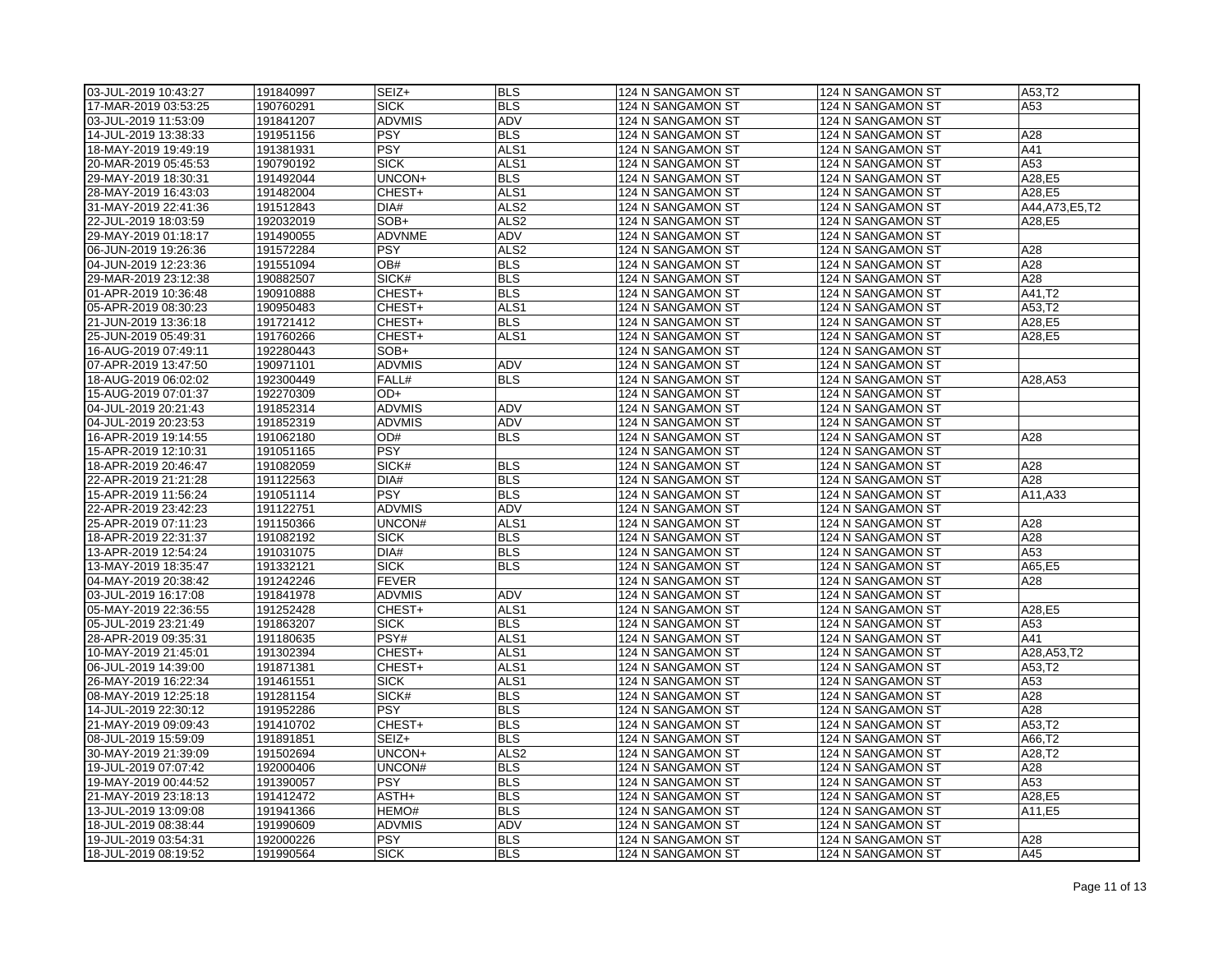| 13-JUN-2019 13:48:23                         | 191641451              | CHEST+        | ALS <sub>2</sub>         | 124 N SANGAMON ST                      | 124 N SANGAMON ST                      | A42,T2               |
|----------------------------------------------|------------------------|---------------|--------------------------|----------------------------------------|----------------------------------------|----------------------|
| 08-JUN-2019 00:54:35                         | 191590073              | SICK#         | <b>BLS</b>               | 124 N SANGAMON ST                      | 124 N SANGAMON ST                      | A28                  |
| 07-JUN-2019 21:40:24                         | 191582542              | OB#           | <b>BLS</b>               | 124 N SANGAMON ST                      | 124 N SANGAMON ST                      | A53, A77, E103       |
| 19-JUL-2019 22:47:41                         | 192002682              | ABD#          | <b>BLS</b>               | 124 N SANGAMON ST                      | 124 N SANGAMON ST                      | A28                  |
| 04-JUN-2019 15:21:54                         | 191551498              | <b>SICK</b>   | ALS <sub>1</sub>         | 124 N SANGAMON ST                      | 124 N SANGAMON ST                      | A53                  |
| 14-JUN-2019 17:52:10                         | 191652030              | FALL#         |                          | 124 N SANGAMON ST                      | 124 N SANGAMON ST                      |                      |
| 31-JUL-2019 08:44:32                         | 192120602              | SOB+          | <b>BLS</b>               | 124 N SANGAMON ST                      | 124 N SANGAMON ST                      | A65.T2               |
| 14-JUN-2019 17:50:43                         | 191652028              | FALL#         | PED                      | 124 N SANGAMON ST                      | 124 N SANGAMON ST                      | A45                  |
| 16-JUN-2019 13:18:06                         | 191671042              | UNCON#        | ALS <sub>1</sub>         | 124 N SANGAMON ST                      | 124 N SANGAMON ST                      | A53                  |
| 21-JUN-2019 15:42:53                         | 191721704              | OB#           | <b>BLS</b>               | 124 N SANGAMON ST                      | 124 N SANGAMON ST                      | A53                  |
| 06-JUN-2019 23:31:18                         | 191572739              | UNK#          | <b>BLS</b>               | 124 N SANGAMON ST                      | 124 N SANGAMON ST                      | A28                  |
| 31-JUL-2019 19:53:50                         | 192122271              | SEIZ+         | ALS <sub>1</sub>         | 124 N SANGAMON ST                      | 124 N SANGAMON ST                      | A28,E5               |
| 30-JUL-2019 11:52:26                         | 192111220              | CHEST+        | ALS1                     | 124 N SANGAMON ST                      | 124 N SANGAMON ST                      | A28,T2               |
| 31-JUL-2019 19:54:25                         | 192122273              | SEIZ+         |                          | 124 N SANGAMON ST                      | 124 N SANGAMON ST                      |                      |
| 04-JUN-2019 09:08:55                         | 191550630              | <b>DRILL</b>  |                          | 124 N SANGAMON                         | 124 N SANGAMON                         | E <sub>5</sub>       |
| 16-AUG-2019 17:47:47                         | 192281890              | <b>SICK</b>   | <b>BLS</b>               | 124 N SANGAMON ST                      | 124 N SANGAMON ST                      | A43,T2               |
| 05-AUG-2019 13:08:25                         | 192171361              | <b>INJ</b>    | <b>BLS</b>               | 124 N SANGAMON ST                      | 124 N SANGAMON ST                      | A53                  |
| 16-JUN-2019 22:44:03                         | 191672074              | <b>SICK</b>   | <b>BLS</b>               | 124 N SANGAMON ST                      | 124 N SANGAMON ST                      | A41                  |
| 03-AUG-2019 10:50:00                         | 192150973              | CHEST+        | ALS <sub>2</sub>         | 124 N SANGAMON ST                      | 124 N SANGAMON ST                      | A53,T2               |
| 03-AUG-2019 07:44:29                         | 192150554              | <b>PSY</b>    |                          | 124 N SANGAMON ST                      | 124 N SANGAMON ST                      | A53                  |
| 24-AUG-2019 19:12:59                         | 192362102              | AMS+          | <b>BLS</b>               | 124 N SANGAMON ST                      | 124 N SANGAMON ST                      | A53, A65, E5         |
| 23-AUG-2019 20:21:23                         | 192352153              | <b>ABD</b>    | <b>BLS</b>               | 124 N SANGAMON ST                      | 124 N SANGAMON ST                      | A74                  |
| 24-AUG-2019 07:26:00                         | 192360452              | <b>PSY</b>    | <b>BLS</b>               | 124 N SANGAMON ST                      | 124 N SANGAMON ST                      | A53                  |
| 02-JUL-2019 23:07:35                         | 191832759              | DIA#          | ALS <sub>1</sub>         | 124 N SANGAMON ST                      | 124 N SANGAMON ST                      | A28                  |
| 02-JUL-2019 16:36:22                         | 191831810              | <b>PSY</b>    | <b>BLS</b>               | 124 N SANGAMON ST                      | 124 N SANGAMON ST                      | A65                  |
| 04-JUL-2019 17:36:50                         | 191851880              | <b>ABD</b>    | ALS <sub>1</sub>         | 124 N SANGAMON ST                      | 124 N SANGAMON ST                      | A28                  |
| 27-AUG-2019 09:40:47                         | 192390789              | <b>HEADP</b>  | ALS <sub>1</sub>         | 124 N SANGAMON ST                      | 124 N SANGAMON ST                      | A28                  |
| 01-SEP-2019 20:35:24                         | 192442099              | SOB+          | <b>BLS</b>               | 124 N SANGAMON ST                      | 124 N SANGAMON ST                      | A65,T2               |
| 11-JUL-2019 05:54:21                         | 191920320              | CHEST+        | ALS <sub>1</sub>         | 124 N SANGAMON ST                      | 124 N SANGAMON ST                      | A45,T2               |
| 07-SEP-2019 14:47:55                         | 192501309              | FALL#         |                          | 124 N SANGAMON ST                      | 124 N SANGAMON ST                      |                      |
| 12-JUL-2019 12:34:21                         | 191931232              | <b>SICK</b>   | <b>BLS</b>               | 124 N SANGAMON ST                      | 124 N SANGAMON ST                      | A53                  |
| 07-SEP-2019 14:44:18                         | 192501297              | FALL#         |                          | 124 N SANGAMON ST                      | 124 N SANGAMON ST                      | A53                  |
| 30-AUG-2019 15:11:20                         | 192421595              | SICK#         | ALS <sub>1</sub>         | 124 N SANGAMON ST                      | 124 N SANGAMON ST                      | A28                  |
| 04-SEP-2019 13:40:43                         | 192471374              | <b>FALL</b>   | <b>BLS</b>               | 124 N SANGAMON ST                      | 124 N SANGAMON ST                      | A53                  |
| 16-JUL-2019 11:40:02                         | 191971236              | <b>ABD</b>    | <b>BLS</b>               | 124 N SANGAMON ST                      | 124 N SANGAMON ST                      | A28, A66             |
| 16-JUL-2019 23:34:47                         | 191972836              | SOB+          | <b>BLS</b>               | 124 N SANGAMON ST                      | 124 N SANGAMON ST                      | $\overline{A65, T2}$ |
| 14-JUL-2019 17:32:31                         | 191951593              | SEIZ+         | ALS <sub>1</sub>         | 124 N SANGAMON ST                      | 124 N SANGAMON ST                      | A53,E5               |
| 17-JUL-2019 10:16:43                         | 191980924              | <b>HEADP</b>  | <b>BLS</b>               | 124 N SANGAMON ST                      | 124 N SANGAMON ST                      | A41                  |
| 24-JUL-2019 10:55:08                         | 192051001              | CHEST+        | ALS <sub>2</sub>         | 124 N SANGAMON ST                      | 124 N SANGAMON ST                      | A45,T2               |
| 21-JUL-2019 09:58:33                         | 192020900              | OD#           | ALS <sub>1</sub>         | 124 N SANGAMON ST                      | 124 N SANGAMON ST                      | A28                  |
| 26-JUL-2019 22:07:38                         | 192072705              | <b>ADVMIS</b> | ADV                      | 124 N SANGAMON ST                      | 124 N SANGAMON ST                      |                      |
| 23-JUL-2019 22:32:32                         | 192042633              | <b>PSY</b>    |                          | 124 N SANGAMON ST                      | 124 N SANGAMON ST                      | A74,E5               |
| 31-JUL-2019 15:46:22                         | 192121724              | CHEST+        | <b>BLS</b>               | 124 N SANGAMON ST                      | 124 N SANGAMON ST                      | A28, A53, T2         |
| 01-AUG-2019 21:54:08                         | 192132613              | SICK#         | <b>BLS</b>               | 124 N SANGAMON ST                      | 124 N SANGAMON ST                      | A53,T2               |
| 19-AUG-2019 17:57:22                         | 192311940              | AA            |                          | 120-124 N SANGAMON ST                  | 120-124 N SANGAMON ST                  | E103,T2              |
|                                              |                        |               |                          | (HAYMARKET)                            | (HAYMARKET)                            |                      |
| 02-AUG-2019 23:41:23<br>21-AUG-2019 14:31:38 | 192143123<br>192331597 | SOB+<br>SICK# | ALS1<br>ALS <sub>1</sub> | 124 N SANGAMON ST<br>124 N SANGAMON ST | 124 N SANGAMON ST<br>124 N SANGAMON ST | A45,T2<br>A45        |
| 06-AUG-2019 01:15:01                         | 192180099              | <b>ADVMIS</b> | ADV                      | 124 N SANGAMON ST                      | 124 N SANGAMON ST                      |                      |
| 23-AUG-2019 00:30:43                         | 192350037              | <b>PSY</b>    | <b>BLS</b>               | 124 N SANGAMON ST                      | 124 N SANGAMON ST                      | A28                  |
| 30-AUG-2019 00:18:00                         | 192420033              | <b>HEADP</b>  | <b>BLS</b>               | 124 N SANGAMON ST                      | 124 N SANGAMON ST                      | A53                  |
| 07-SEP-2019 02:43:05                         | 192500148              | <b>FALL</b>   | <b>BLS</b>               | 124 N SANGAMON ST                      | 124 N SANGAMON ST                      | A42                  |
| 30-AUG-2019 10:23:59                         | 192420879              | <b>SICK</b>   | <b>BLS</b>               | 124 N SANGAMON ST                      | 124 N SANGAMON ST                      | A43                  |
| 07-SEP-2019 00:10:38                         | 192500015              | SOB+          | <b>BLS</b>               | 124 N SANGAMON ST                      | 124 N SANGAMON ST                      | A28,E5               |
|                                              |                        |               |                          |                                        |                                        |                      |